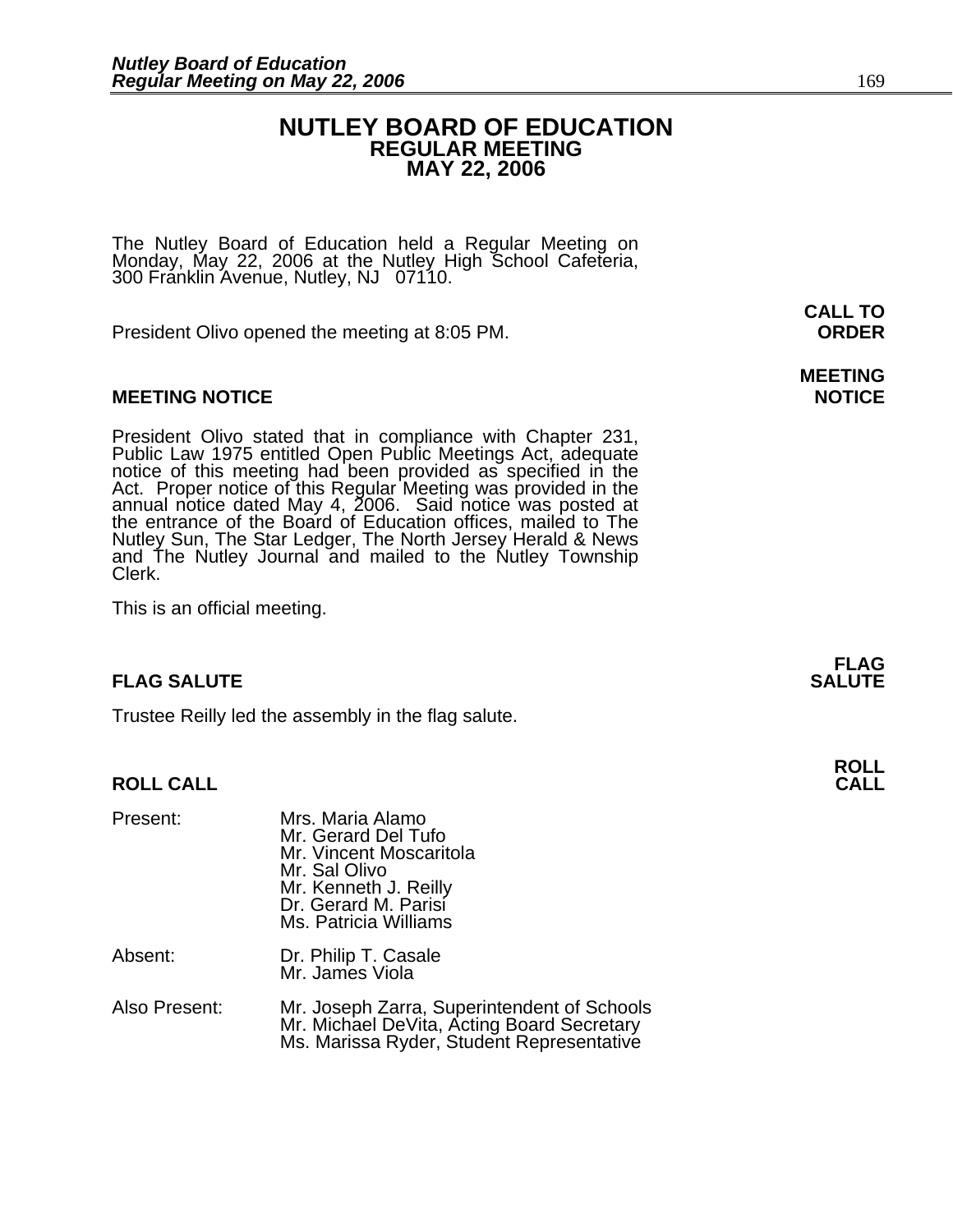### **APPROVAL OF MINUTES APPROVE**

BE IT RESOLVED that the Board of Education approves the following minutes:

 May 9, 2006 - Conference/Special Meeting May 9, 2006 - Closed Executive Session May 4, 2006 - Reorganization/Regular Meeting May 4, 2006 - Closed Executive Session April 17, 2006 - Regular Meeting April 17, 2006 - Conference Meeting April 17, 2006 - Closed Executive Session

Trustee Parisi moved, Trustee Reilly seconded, and the Board unanimously approved by voice vote a motion to approve the minutes as listed.

#### **CORRESPONDENCE CORRESPONDENCE**

**None** 

#### **SPECIAL ORDER OF BUSINESS SPECIAL ORDER**

President Olivo welcomed everyone in attendance and announced that special awards would be presented tonight to students for both academic and athletic achievements.

Mrs. Francioso, Mr. Catrambone, Mr. Frannicola and several coaches announced the recipients of the academic and athletic awards stated on Schedule A as appended to these minutes.

#### **RECESS MEETING RECESS**

At 8:57 PM upon the suggestion of President Olivo, Trustee Reilly moved, Trustee Parisi seconded, and the Board unanimously approved by voice vote a motion to recess.

#### **RECONVENE MEETING RECONVENE**

At 9:05 PM Trustee Del Tufo moved, Trustee Reilly seconded, and the Board unanimously approved by voice vote a motion to reconvene the open public meeting.

#### **SUPERINTENDENT'S REPORT SUPT'S REPORT A**

Superintendent Zarra presented the Superintendent's Report dated May 22, 2006, Schedule A, which is appended to the minutes of this meeting, and briefly summarized its contents.

**OF BUSINESS**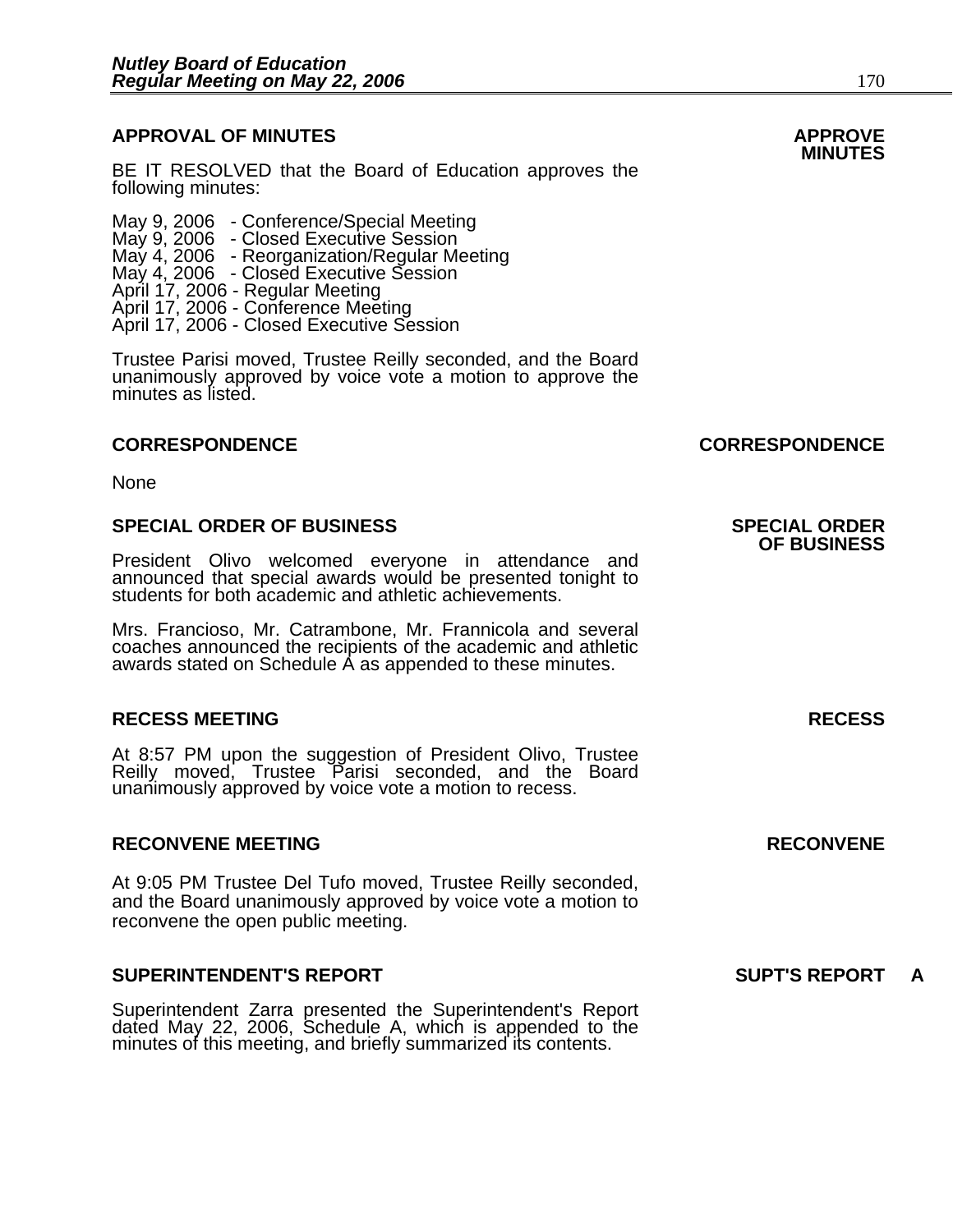#### **BOARD SECRETARY'S REPORT**

Acting Board Secretary DeVita spoke about Board Secretary's Resolution 9 – Amendment of 2006-07 School Budget in detail.

#### **COMMITTEE REPORTS REPORTS**

- Trustee Alamo Academic Committee
- Trustee Del Tufo Park Oval Committee - Facilities Committee
- Marissa Ryder Student Representative

### **HEARING OF CITIZENS (Resolutions Only) HEARING OF CITIZENS**

None

#### **SUPERINTENDENT'S RESOLUTIONS SUPT'S**

Trustee Del Tufo moved, Trustee Parisi seconded, a motion that the Board approves the Superintendent's Resolutions numbers 1 through 7 and 9 through 26 as listed below. It was agreed by the Board to table Resolution  $8 -$ Appointments – Subtitutes.

Resolutions 1 through 7 and 9 through 26 were unanimously approved by roll call vote with the following exception:

1. Trustee Moscaritiola abstained on Resultion 21 – Payment for Extra-Curricular Activities – 2005-06 School Year

#### 1. **RETIREMENT – Part-Time Aide**

BE IT RESOLVED that the Board of Education approves the acceptance of the retirement of Mrs. Mary Jean Tritto, part-time aide at Washington School, effective July 1, 2006.

#### **2. RESIGNATION – Athletics**

BE IT RESOLVED that the Board of Education approves the resignation of the following coaches:

| Carmen LoRe | -Head Wrestling Coach     |
|-------------|---------------------------|
| Joseph Piro | -Assistant Football Coach |

### **COMMITTEE**

**SECRETARY'S** 

### **RESOLUTIONS**

### **RETIREMENT**

**RESIGN<br>ATHLETICS** 

**BOARD**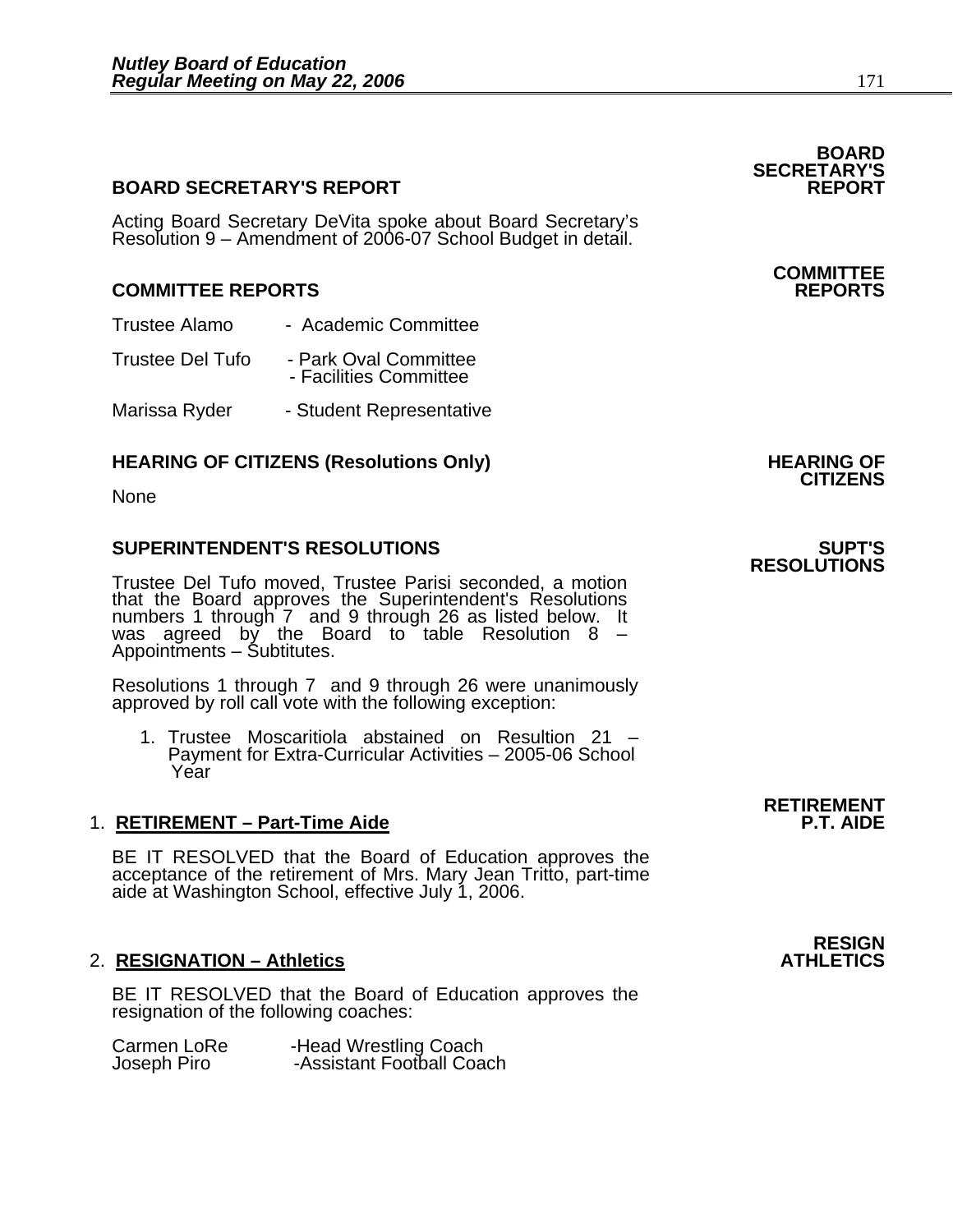### 3. LEAVE OF ABSENCE - Teacher

BE IT RESOLVED that the Board of Education approves a childrearing leave of absence for Mrs. Mary Anne Maher effective May 26, 2006 through June 30, 2006, with a return date of September 1, 2006.

### **4. LEAVE OF ABSENCE - Teacher**

BE IT RESOLVED that the Board of Education approves a childrearing leave of absence for Mrs. Dawn Goldberg effective June 7, 2006 (p.m.) through June 30, 2006, with a return date of September 1, 2006.

#### 5. **APPOINTMENTS – Professional Staff**

BE IT RESOLVED that the Board of Education approves the<br>appointment of the personnel listed below for the 2006-07<br>school year, effective September 1, 2006 in accordance with the 2005-06 Teachers' Salary Guide. Upon conclusion of<br>salary negotiations the classification and step will be adjusted<br>in accordance with the 2006-07 Teachers' Salary Guide.

| <b>Name</b>                                                                                                                     | Degree                                                   | <b>Step</b>            | <b>Salary</b>                                                        |
|---------------------------------------------------------------------------------------------------------------------------------|----------------------------------------------------------|------------------------|----------------------------------------------------------------------|
| Dana D'Ambola<br>Dena Hamden<br>Nicole Meola<br>Jennifer Mowrey<br>Katie O'Keeffe<br>Debra Piacentini<br><b>Michael Tirrito</b> | B.A.<br>M.A.<br>B.A.<br>$B.A.+30$<br>M.A<br>M.A.<br>B.A. | 9<br>6<br>6<br>6<br>11 | \$45,384<br>43,500<br>40,500<br>43,500<br>43,500<br>51,963<br>40,500 |

#### 6. APPOINTMENT – Part-Time Special Education Aide

BE IT RESOLVED that the Board of Education approves the<br>appointment of Mr. Ronald Moore as part-time, out-of-district<br>special education aide for the 2006-07 school year, effective<br>July 1, 2006 through June 30, 2007 at the

#### 7. **APPOINTMENTS – Teacher Substitutes TEACHER SUBS B**

BE IT RESOLVED that the Board of Education approves the appointments of the teacher substitutes listed on the attached Schedule B for the 2005-06 school year.

**APPOINT P.T.**

### **LEAVE OF ABSENCE**

## **LEAVE OF ABSENCE**

 **APPOINT PROF. STAFF** 

**APPOINT<br>TEACHER SUBS**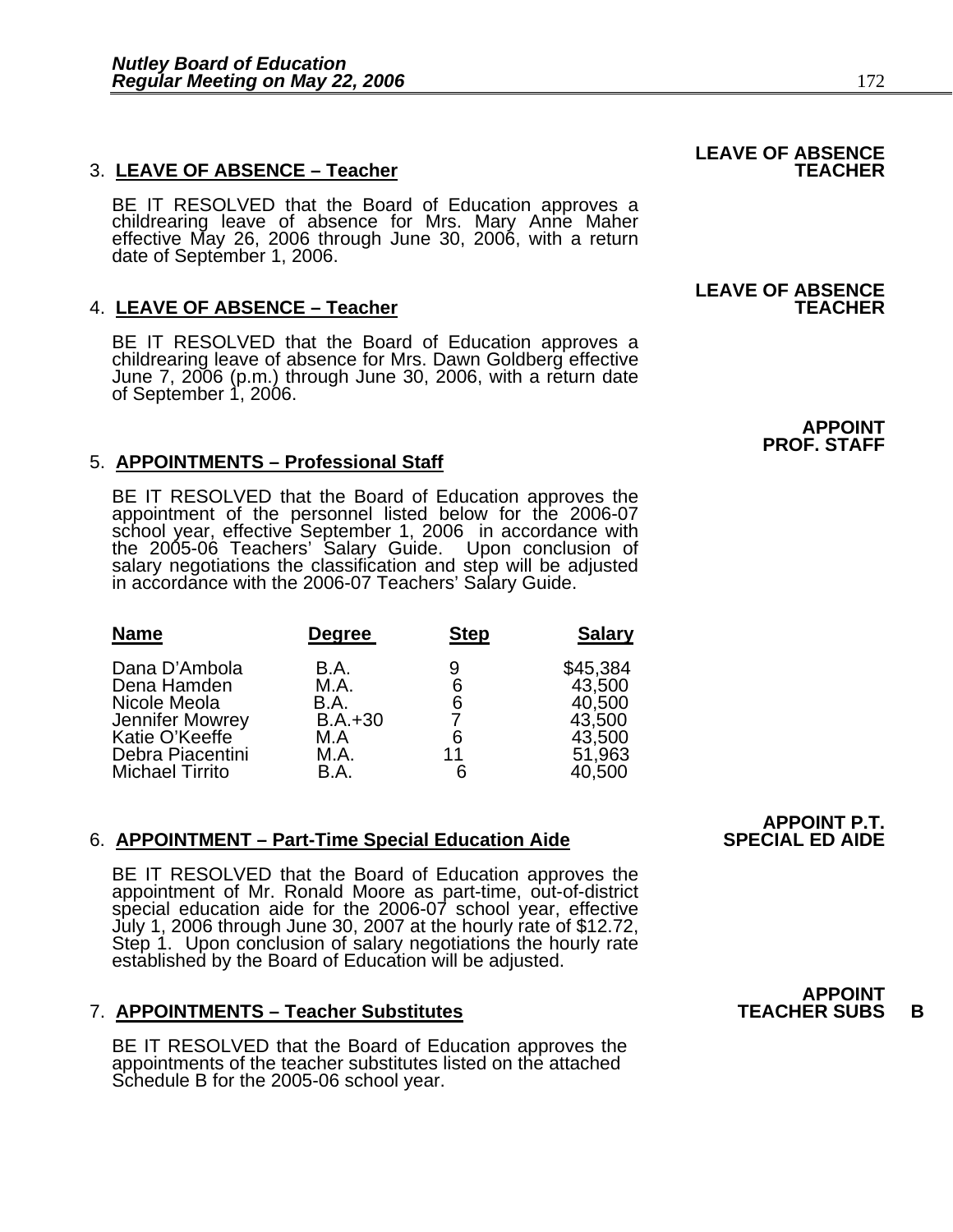#### 9. **APPOINTMENTS – Summer Employment**

BE IT RESOLVED that the Board of Education approves the following personnel be permitted to work during the summer of 2006 as follows:

| <b>Guidance Counselors</b>                                  | 1 day after school closing                                   |
|-------------------------------------------------------------|--------------------------------------------------------------|
| <b>High School</b>                                          | 2 days prior to school opening                               |
| <b>Guidance Counselors</b><br><b>Franklin Middle School</b> | 1 day after school closing<br>2 days prior to school opening |

#### 10. APPOINTMENTS – BOE Extended Day **EXTENDED DAY C Summer Program – 2006**

BE IT RESOLVED that the Board of Education approves the appointments of the School Age Extended Day Summer Program employees listed on the attached Schedule C, at the salaries indicated.

#### **11. APPOINTMENT - Affirmative Action Officer**

BE IT RESOLVED, pursuant to Policy No. 102 (2260), that the Board of Education approves the appointment of Ms. Cynthia DeBonis as Affirmative Action Officer for the Nutley School District for the 2006-07 school year at a s

#### 12. **APPOINTMENT – Section 504 Coordinator**

BE IT RESOLVED, pursuant to Policy No. 104 (1510), that the Board of Education approves the appointment of Mrs. Mariana Francioso as Section 504 Coordinator for the Nutley School District for the 2006-07 school year.

#### **13. APPOINTMENT- Summer Maintenance Employee**

BE IT RESOLVED that the Board of Education approves the employment of Nikola Markovic as a summer maintenance employee at an hourly rate of \$20.91.

#### 14. **APPOINTMENT – Cultivating Academic Talent Program**

BE IT RESOLVED that the Board of Education approves the appointment of Ms. Catherine Felici to the Saturday CAT program for the 2006-07 school year.

### **APPOINT SUMMER**

### **APPOINT SUMMER**

# **APPOINT AFFIRMATIVE**

# **APPOINT 504**

# **APPOINT SUMMER**

### **APPOINT SUMMER**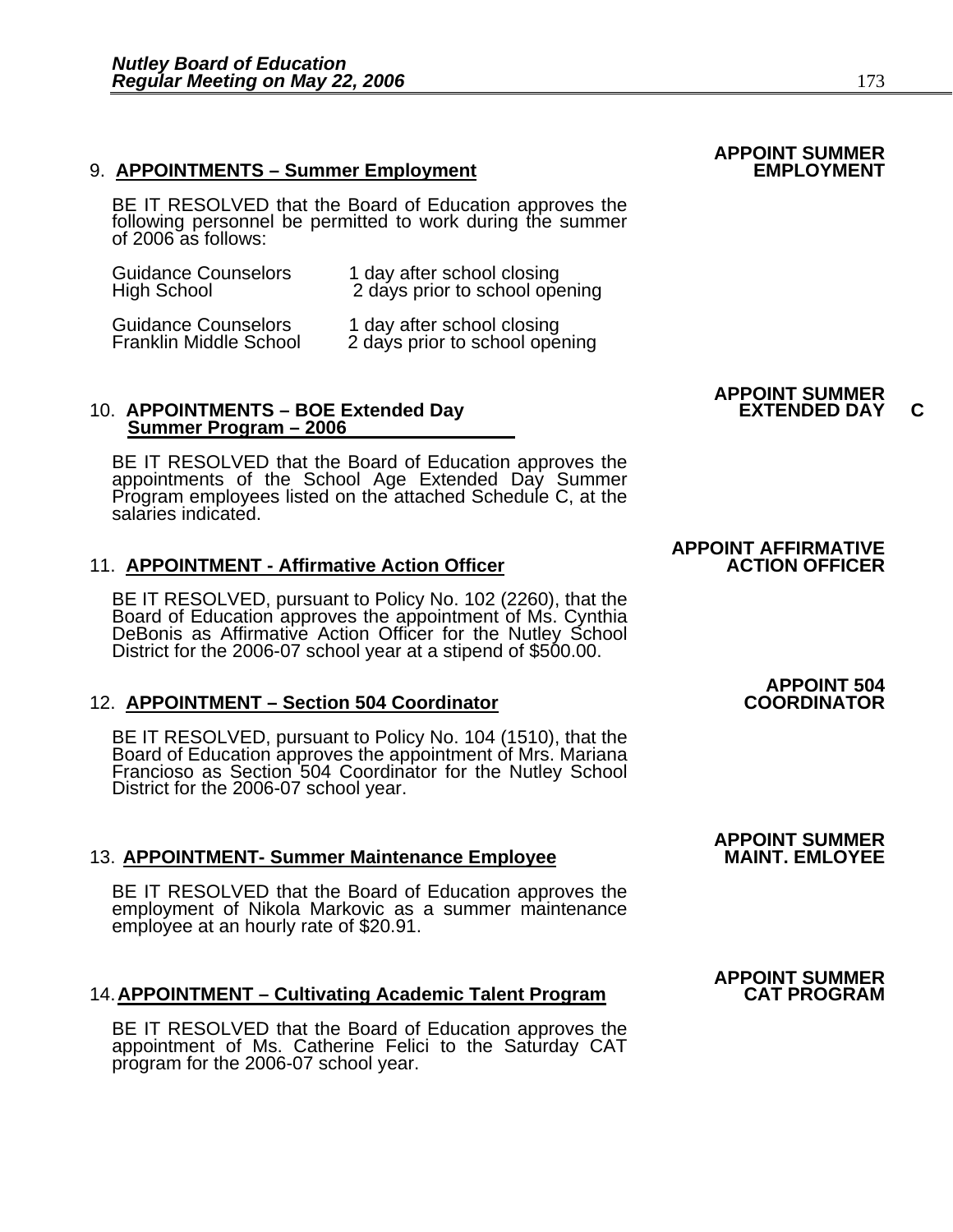#### **TRANSPORTATION SUBS**

#### 15. **TRANSPORTATION SUBSTITUTE DRIVERS/AIDES**

BE IT RESOLVED that the Board of Education approves the following substitute drivers and aides for the 2006-07 school year:

#### Drivers:

Azzerello, Charlie Dwyer, Dolores Dwyer, Joseph Fugazzi, Joseph Gaguancela, Norma Gamba, Phyllis Moore, Richard Oliveti, Fosco Pastina, Silvio Salvadore, Helene Ugliarolo, Nicholas

#### Bus Aides:

Benacquista, Louise DeRobertis, Angela Dwyer, Dolores Esposito, Jennie Fucetola, Ellen Gabriele, Kathy Gingerelli, Betty Ismalito, Angela Kowalski, Anna Masucci, Carmela Orlando, Josephine Picciano, Irene Roio, Annette Rosamilia, Dolores Ross, Dolly Sedor, Ann Stevens, Jennie Stone, Susan Wester, Terri Zito, Lisa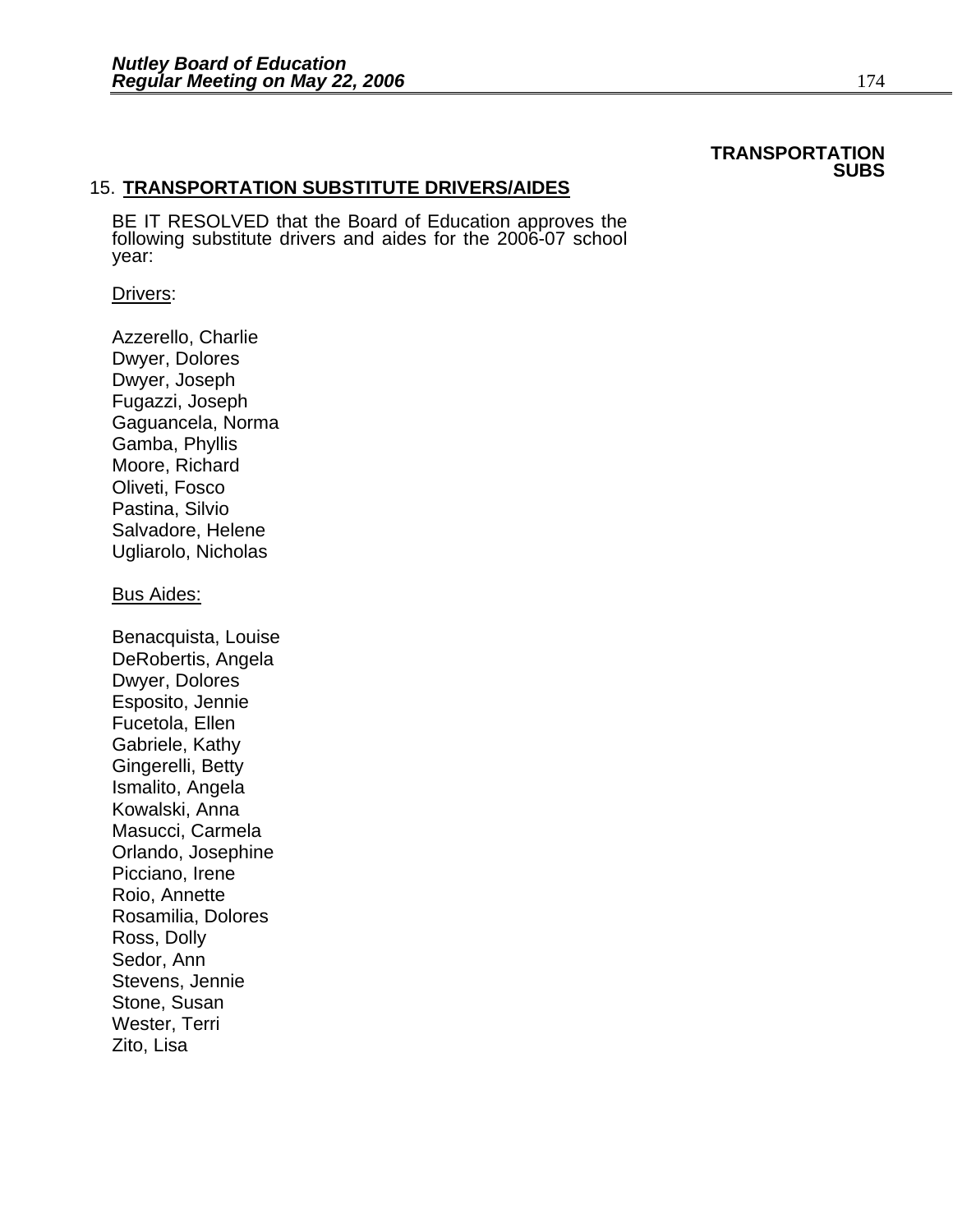#### **APPOINT SUMMER CUSTODIAL**

### 16. **APPOINTMENTS - Summer Custodial Employment**

BE IT RESOLVED that the Board of Education approves the following personnel to be employed as summer custodial and grounds employees for the summer of 2006:

| <b>Step</b>    | <b>Hourly Rate</b> |
|----------------|--------------------|
| 2              | \$8.00             |
| $\overline{2}$ | 8.00               |
| $\overline{2}$ | 8.00               |
| 1              | 7.50               |
| 1              | 7.50               |
| 2              | 8.00               |
| $\overline{2}$ | 8.00               |
| $\overline{2}$ | 8.00               |
| 1              | 7.50               |
| 1              | 7.50               |
| 2              | 8.00               |
| $\overline{2}$ | 8.00               |
| $\overline{2}$ | 8.00               |
| $\overline{2}$ | 8.00               |
| $\overline{2}$ | 8.00               |
| $\overline{2}$ | 8.00               |
|                |                    |

#### 17. **REAPPOINTMENTS – Buildings and Grounds Personnel B&G PERSONNEL E**

BE IT RESOLVED that the Board of Education approves the reappointment of the buildings and grounds personnel listed on the attached Schedule E for the 2006-07 school year in accordance with the 2006-07 Buildings and Ground

#### 18. **REAPPOINTMENTS – Transportation Personnel TRANS PERSONNEL F**

BE IT RESOLVED that the Board of Education approves the reappointment of the transportation personnel listed on the attached Schedule F for the 2006-07 school year in accordance with the 2006-07 Pupil Transportation Salary

#### 19. **REAPPOINTMENTS – Cafeteria Personnel CAFÉ PERSONNEL G**

BE IT RESOLVED that the Board of Education approves the reappointment of the cafeteria personnel listed on the attached Schedule G for the 2006-07 school year in accordance with the 2006-07 Cafeteria Salary Guide.

**REAPPOINT<br>B&G PERSONNEL** 

**REAPPOINT<br>TRANS PERSONNEL** 

### REAPPOINT<br>CAFÉ PERSONNEL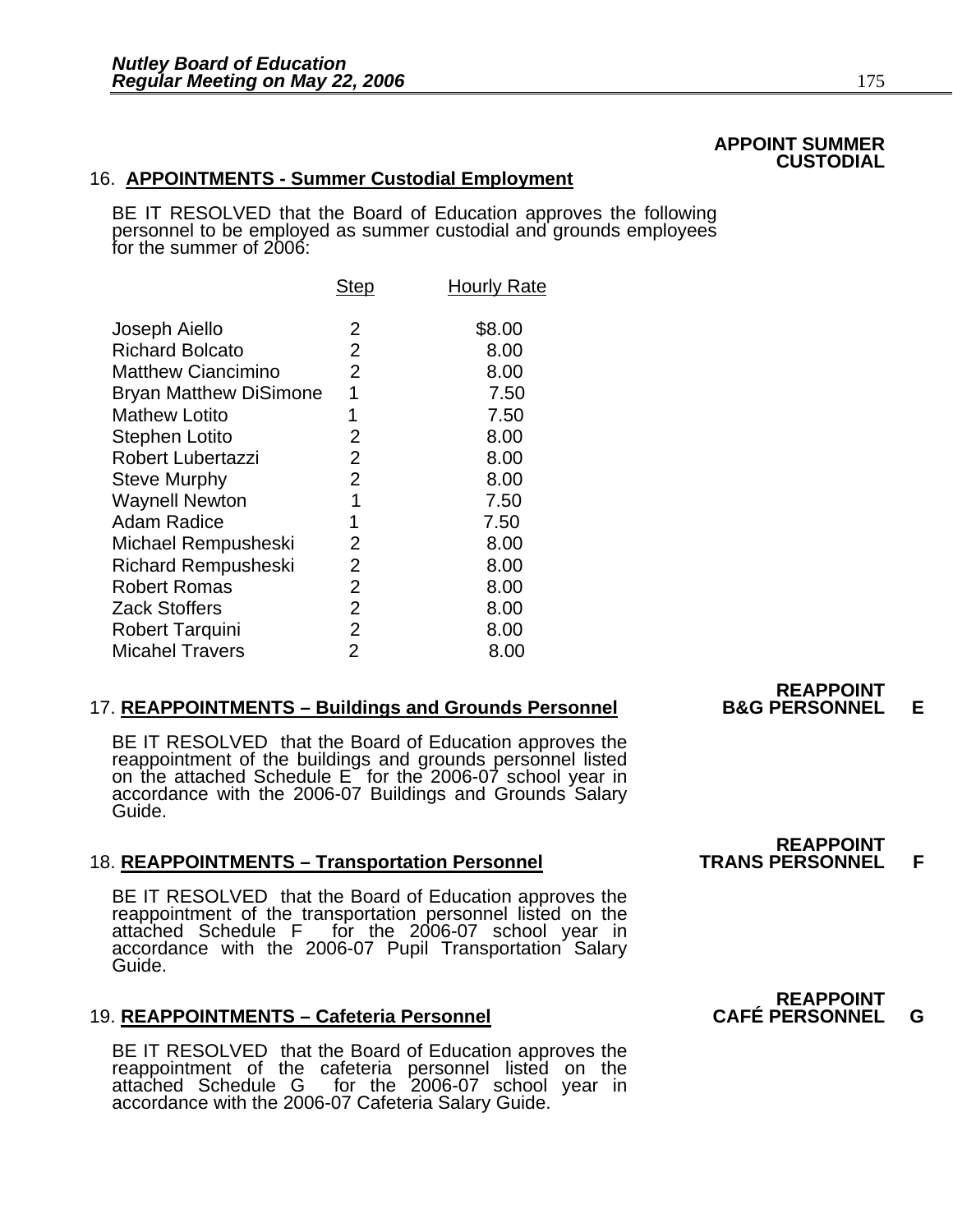### 20. EXTRA COMPENSATION

BE IT RESOLVED that the Board of Education approves the following personnel be paid extra compensation in the amounts indicated for services rendered:

#### **PAYMENT FOR HEALTH DYNAMICS CLASSES – Month of April, 2006**

Rose Cioffi 5250.00

#### **PAYMENT FOR FILMING BOE MEETINGS March 26 and April 17, 2006**

Denis Atlic \$ 45.00

#### **PAYMENT FOR CUSTODIAL SAFETY COMMITTEE MEETING – April 19, 2006**

| <b>Allan Heinis</b>  | \$30.00 |
|----------------------|---------|
| <b>Steven Farese</b> | 30.00   |
| Lawrence T. Koster   | 30.00   |

#### **CENTRAL DETENTION COVERAGE – April, 2006**

#### **High School**

| Joseph Constante         | \$37.54 |
|--------------------------|---------|
| Lori Ferrara             | 18.77   |
| Carol LoCurcio           | 37.54   |
| Nicholas Norcia (HS-FMS) | 112.62  |
| <b>Mark Picard</b>       | 75.08   |
| Joseph Simko             | 168.93  |
| Lisa Vallo               | 93.85   |

#### **Franklin School**

| Jennifer Ambrose                | 37.54 |
|---------------------------------|-------|
| Joseph Cappello                 | 75.08 |
| Tracy Egan<br>Louis Manganiello | 75.08 |
|                                 | 18.77 |
| Maria Muníz-Bermo               | 18.77 |
| Nicholas Norcia                 | 37.54 |

#### **SATURDAY MORNING SUSPENSIONS – April, 2006**

#### **High School**

| \$156.90 |
|----------|
| 78.45    |
| 235.35   |
| 78.45    |
|          |

### **EXTRA**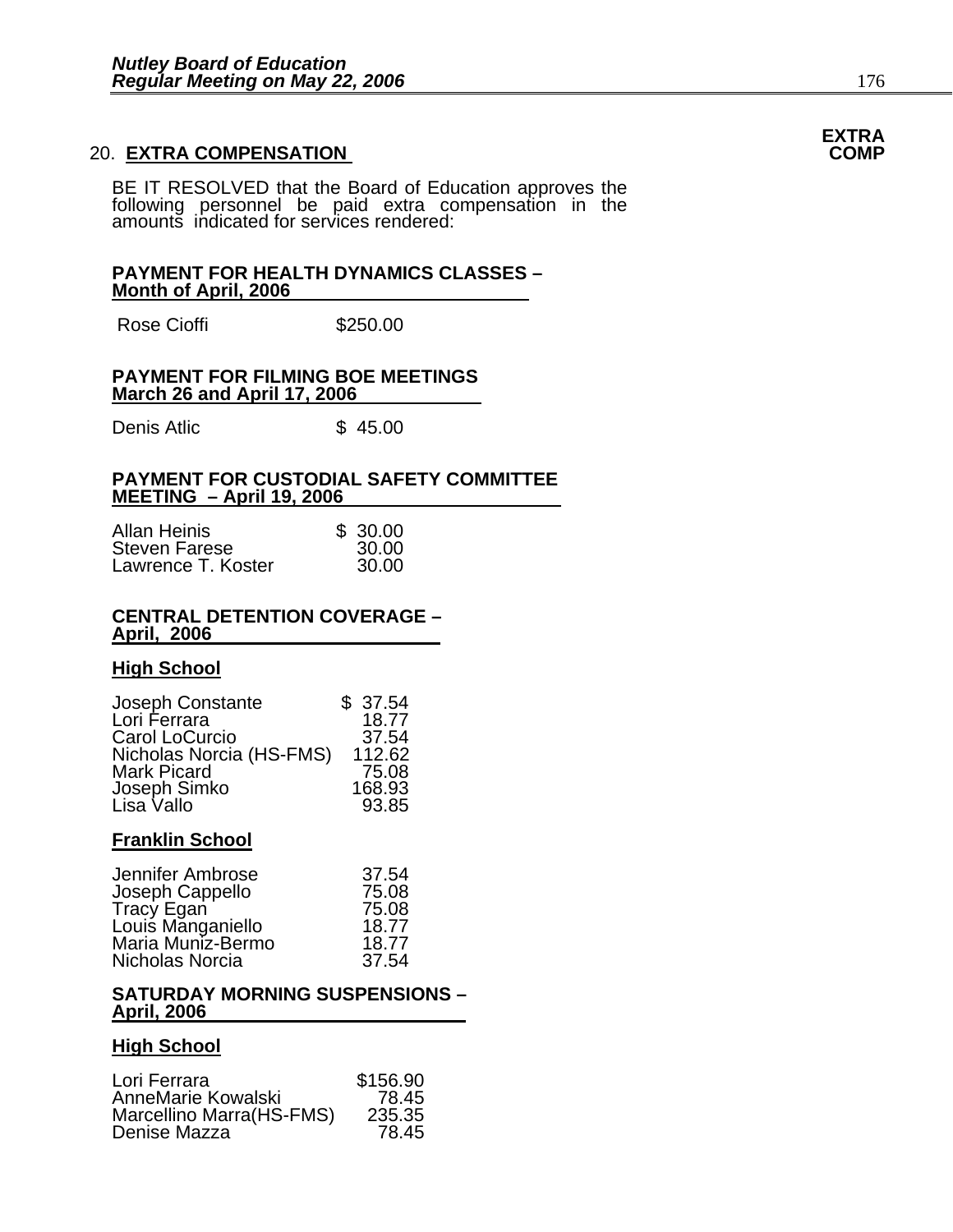| <b>Lawrence Mitschow</b> | 78.45 |
|--------------------------|-------|
| Lisa Vallo               | 78.45 |
| Jennifer Weiss           | 78.45 |
| <b>Franklin School</b>   |       |

#### Jennifer Ambrose 78.45 Joseph Cappello

#### 21. **PAYMENT FOR EXTRA-CURRICULAR ACTIVITIES EXTRA-CURR. 2005-06 School Year**

BE IT RESOLVED that the Board of Education approves payment for professional staff listed on the attached schedule D for extra-curricular work during the 2005-06 school year.

#### 22. **LONGEVITY PAY PAY**

BE IT RESOLVED that the Board of Education approves the following longevity payment:

Dennis DeLorenzo-\$1,400(prorated)-Eff. June 1, 2006 (10 years) Anthony Lotito -\$1,400(prorated)-Eff. June 1, 2006 (10 years)

#### **23. MEMORANDUM OF AGREEMENT WITH LAW ENFORCEMENT OFFICIALS**

BE IT RESOLVED that in accordance with the N.J.A.C. 6:29- 10.1 et seq., the Board approves the Memorandum of Agreement and Addenda between Education and Local and County Law Enforcement Officials, and

BE IT FURTHER RESOLVED, that this Agreement and Addenda be forwarded to the County Superintendent of Schools for approval.

#### 24. **TUITION STUDENTS**

BE IT RESOLVED that the Board of Education approves enrollment of students on a tuition basis for the 2006-07 school year, pursuant to existing employment agreements.

| No. of Students | <b>Grade Level</b> |
|-----------------|--------------------|
| 2<br>2          | ิค<br>q<br>12      |

**PAYMENT** 

## **LONGEVITY**

### **AGREEMENT WITH**

**TUITION**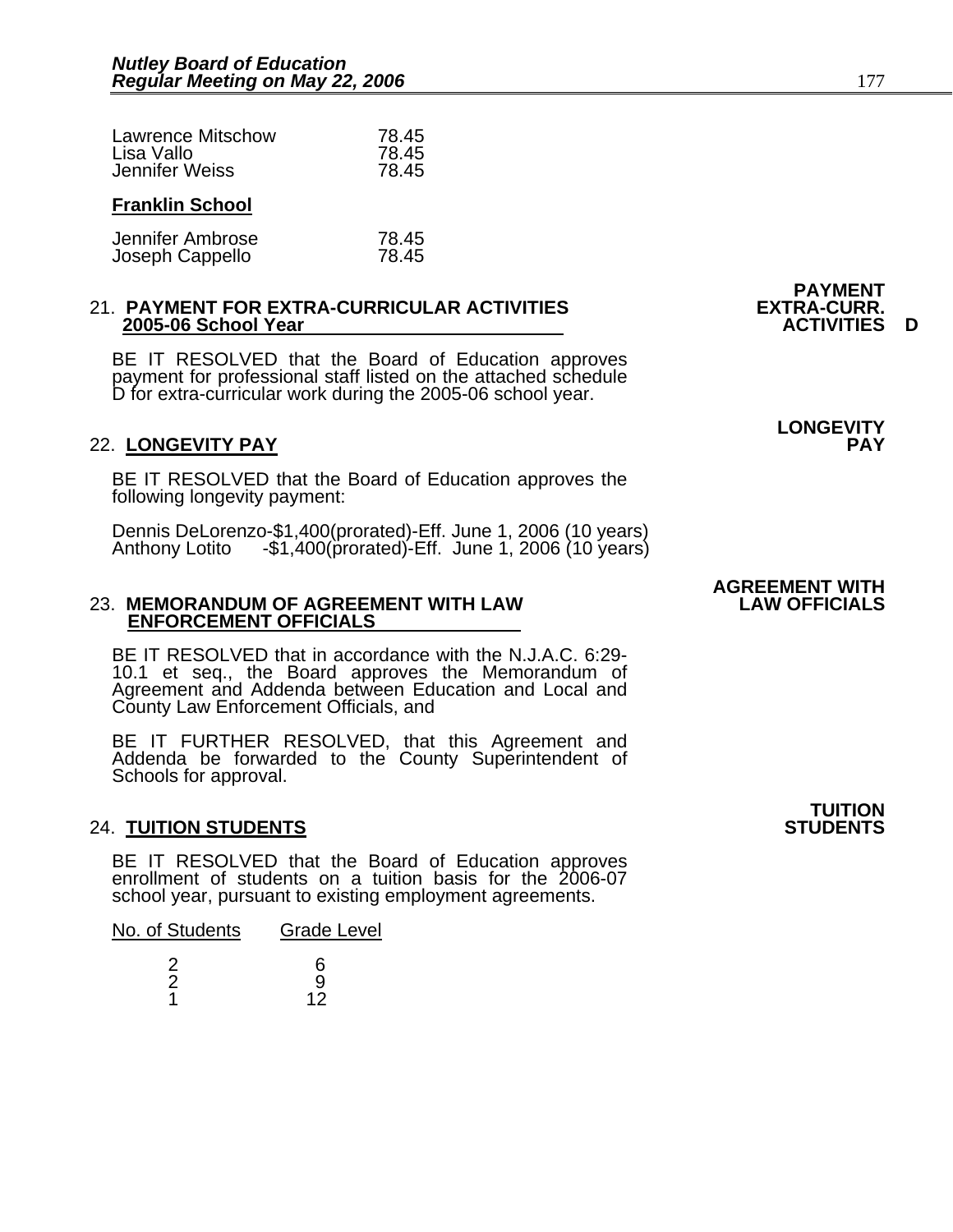#### 25. **SPECIAL CLASS PLACEMENT - Educationally Disabled Student**

BE IT RESOLVED that the Board of Education authorizes the attendance of a student in out-of-district special education classes for the 2005-06 school year as follows:

| School                     | No. of | <b>Students Classification</b> | Effective<br>Date | Tuition    |
|----------------------------|--------|--------------------------------|-------------------|------------|
| Sage Day II<br>Boonton, NJ |        | MD                             | 5/8/06            | \$5,775.64 |

26. **NEW JERSEY STATE INTERSCHOLASTIC ATHLETIC ASSOCIATION NJSIAA** 

BE IT RESOLVED that the Board of Education approves the continuation of its membership in the New Jersey State Interscholastic Athletic Association for the 2006-07 school year. ĺ

### 27. **TESTIMONIAL – Director of Special Services Miss Barbara Hirsch**

Trustee Del Tufo moved, and Trustee Alamo seconded, the following resolution. Upon being put to a roll call vote the resolution was approved.

Whereas, Miss Barbara Hirsch has tendered her resignation as Director of Special Services, effective July 1, 2006 and has signified her intention of retiring from active service, and

WHEREAS, Miss Hirsch has served as a teacher, Learning Consultant, Supervisor and Director of Special Services in the Nutley Public Schools for a period of forty-one years, and

WHEREAS, through the years Miss Hirsch has exemplified the finest qualities of her profession at all times.

NOW, THEREFORE, BE IT RESOLVED, That the Board of Education expresses to Miss Hirsch its deep appreciation of her long and faithful service and extends to her its best wishes for continued health and happiness, and

BE IT FURTHER RESOLVED, That this resolution be made a part of the minutes of this meeting and a copy presented to Miss Hirsch. **TESTIMONIALS** 

## **SPECIAL CLASS**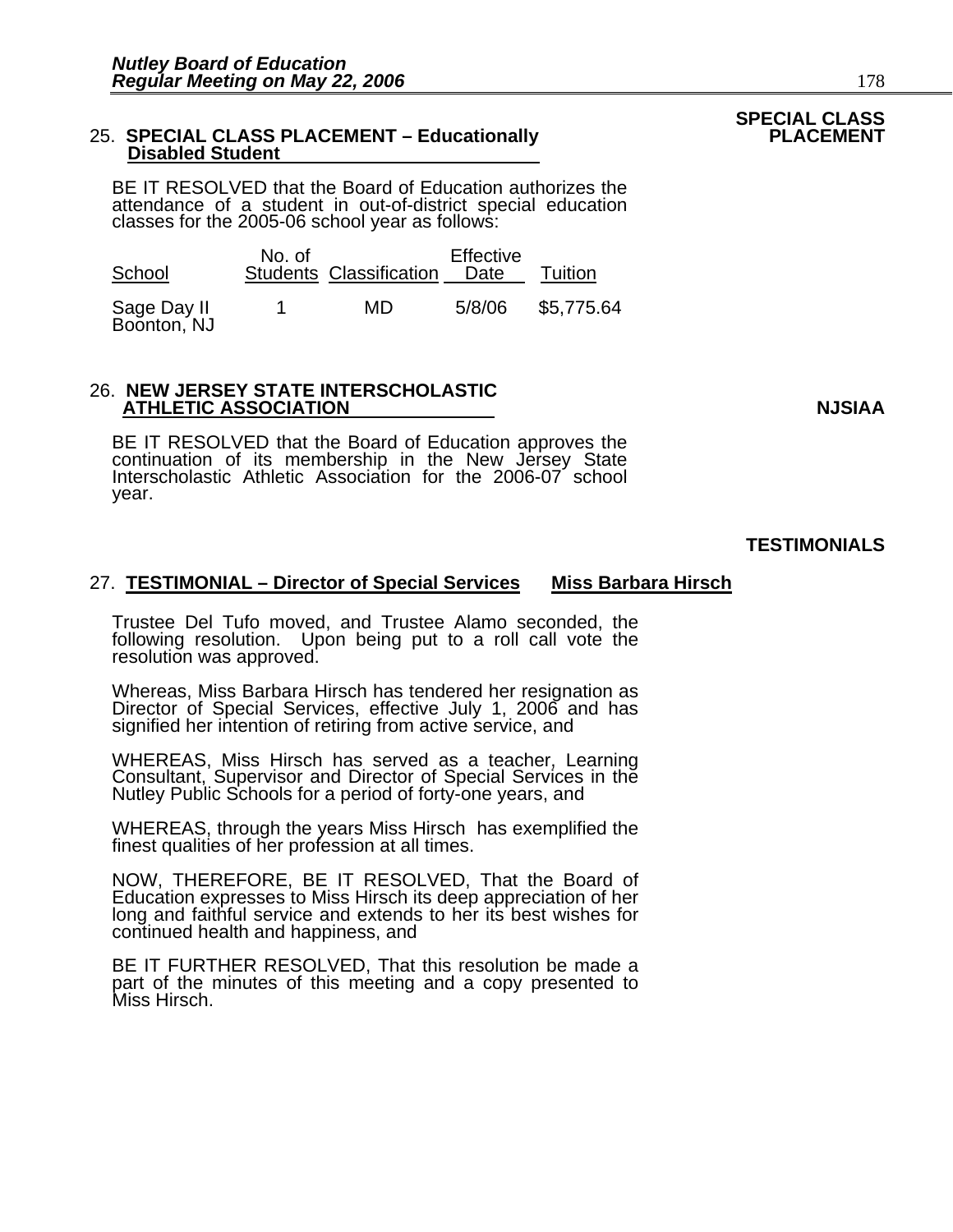#### 28. **TESTIMONIAL – Administrator Mr. Angelo Frannicola**

Trustee Reilly moved, and Trustee Del Tufo seconded, the following resolution. Upon being put to a roll call vote the resolution was approved.

Whereas, Mr. Angelo Frannicola has tendered his resignation<br>as Athletic Director/Physical Education and Health Chairperson, effective July 1, 2006 and has signified his intention of retiring from active service, and

WHEREAS, Mr. Frannicola has served as Athletic Director/Physical Education and Health Chairperson in the Nutley Public Schools for a period of six years, and

WHEREAS, through the years Mr. Frannicola has exemplified the finest qualities of his profession at all times.

NOW, THEREFORE, BE IT RESOLVED, That the Board of Education expresses to Mr. Frannicola its deep appreciation of his faithful service and extends to him its best wishes for continued health and happiness, and

BE IT FURTHER RESOLVED, That this resolution be made a part of the minutes of this meeting and a copy presented to Mr. Frannicola.

#### 29. **TESTIMONIAL – Teacher Mrs. Elinor Alboum**

Trustee Williams moved, and Trustee Del Tufo seconded, the following resolution. Upon being put to a roll call vote the resolution was approved.

Whereas, Mrs. Elinor Alboum has tendered her resignation as<br>high school teacher, effective July 1, 2006 and has signified her<br>intention of retiring from active service, and

WHEREAS, Mrs. Alboum has taught in the Nutley Public Schools for a period of twenty years, and

WHEREAS, through the years Mrs. Alboum has exemplified the finest qualities of the teaching profession at all times.

NOW, THEREFORE, BE IT RESOLVED, That the Board of Education expresses to Mrs. Alboum its deep appreciation of her long and faithful service and extends to her its best wishes for continued health and happiness, and

BE IT FURTHER RESOLVED, That this resolution be made a part of the minutes of this meeting and a copy presented to Mrs. Alboum.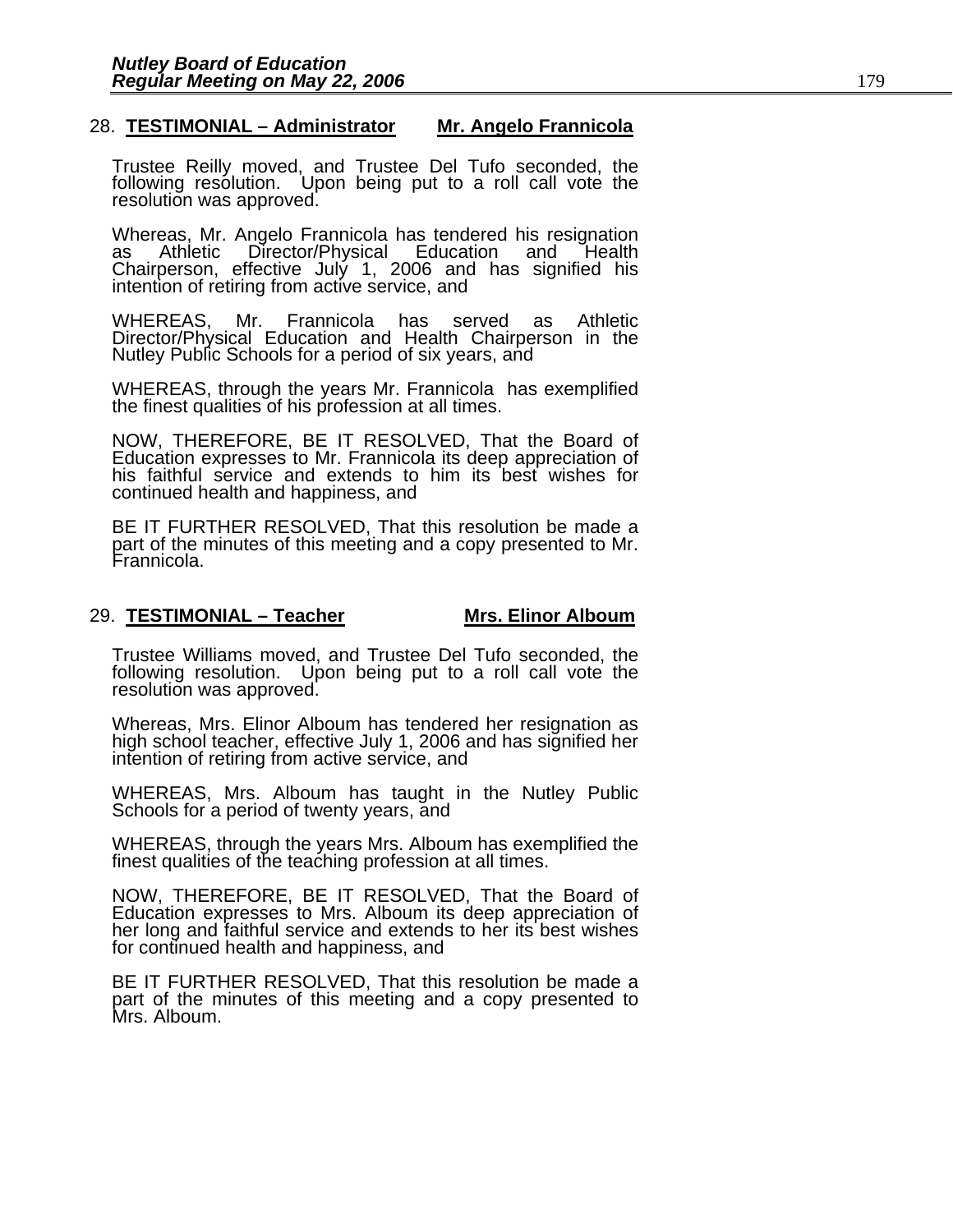#### 30. **TESTIMONIAL – Teacher Mrs. Judith V. Hardin**

Trustee Parisi moved, and Trustee Moscaritola seconded, the following resolution. Upon being put to a roll call vote the resolution was approved.

Whereas, Mrs. Judith V. Hardin has tendered her resignation as middle school teacher, effective July 1, 2006 and has signified her intention of retiring from active service, and

WHEREAS, Mrs. Hardin has taught in the Nutley Public Schools for a period of thirty-six years, and

WHEREAS, through the years Mrs. Hardin has exemplified the finest qualities of the teaching profession at all times.

NOW, THEREFORE, BE IT RESOLVED, That the Board of Education expresses to Mrs. Hardin its deep appreciation of her long and faithful service and extends to her its best wishes for continued health and happiness, and

BE IT FURTHER RESOLVED, That this resolution be made a part of the minutes of this meeting and a copy presented to Mrs. Hardin.

#### 31. **TESTIMONIAL – Teacher Mr. Lawrence W. Jinks**

Trustee Moscaritola moved, and Trustee Parisi seconded, the following resolution. Upon being put to a roll call vote the resolution was approved.

Whereas, Mr. Lawrence W. Jinks has tendered his resignation as high school teacher, effective July 1, 2006 and has signified his intention of retiring from active service, and

WHEREAS, Mr. Jinks has taught in the Nutley Public Schools for a period of thirty-four years, and

WHEREAS, through the years Mr. Jinks has exemplified the finest qualities of the teaching profession at all times.

NOW, THEREFORE, BE IT RESOLVED, That the Board of Education expresses to Mr. Jinks its deep appreciation of his long and faithful service and extends to him its best wishes for continued health and happiness, and

BE IT FURTHER RESOLVED, That this resolution be made a part of the minutes of this meeting and a copy presented to Mr. Jinks.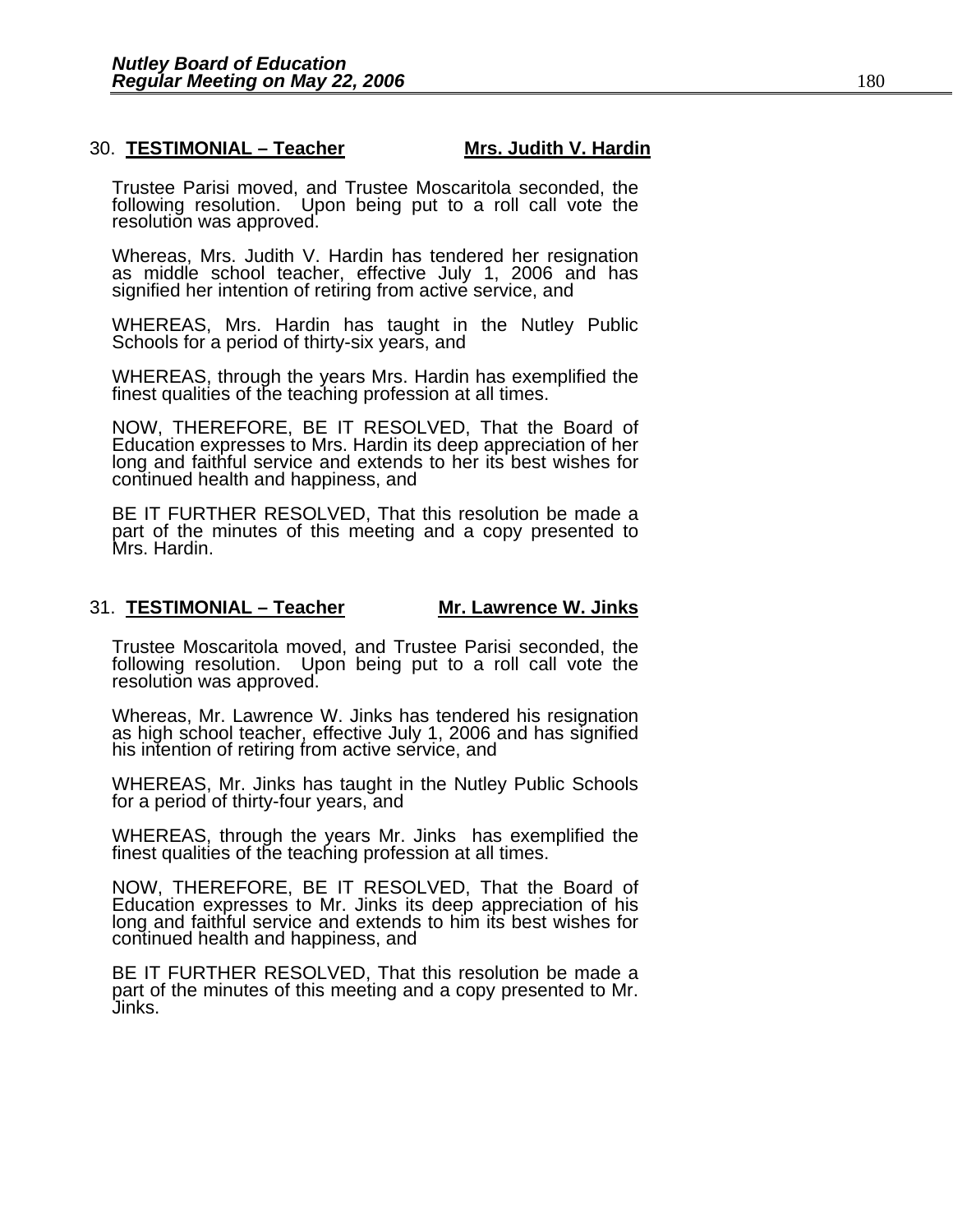#### 32. **TESTIMONIAL – Teacher Mr. Thomas E. McCrohan**

Trustee Alamo moved, and Trustee Parisi seconded, the following resolution. Upon being put to a roll call vote the resolution was approved.

Whereas, Mr. Thomas E. McCrohan has tendered his resignation as high school teacher, effective July 1, 2006 and has signified his intention of retiring from active service, and

WHEREAS, Mr. McCrohan has taught in the Nutley Public Schools for a period of thirty-seven years, and

WHEREAS, through the years Mr. McCrohan has exemplified the finest qualities of the teaching profession at all times.

NOW, THEREFORE, BE IT RESOLVED, That the Board of Education expresses to Mr. McCrohan its deep appreciation of his long and faithful service and extends to him its best wishes for continued health and happiness, and

BE IT FURTHER RESOLVED, That this resolution be made a part of the minutes of this meeting and a copy presented to Mr. McCrohan.

#### 33. **TESTIMONIAL – Teacher Mrs. Anita McDonald**

Trustee Del Tufo moved, and Trustee Alamo seconded, the following resolution. Upon being put to a roll call vote the resolution was approved.

Whereas, Mrs. Anita McDonald has tendered her resignation as elementary school teacher, effective July 1, 2006 and has signified her intention of retiring from active service, and

WHEREAS, Mrs. McDonald has taught in the Nutley Public Schools for a period of thirty-one years, and

WHEREAS, through the years Mrs. McDonald has exemplified the finest qualities of the teaching profession at all times.

NOW, THEREFORE, BE IT RESOLVED, That the Board of Education expresses to Mrs. McDonald its deep appreciation of her long and faithful service and extends to her its best wishes for continued health and happiness, and

BE IT FURTHER RESOLVED, That this resolution be made a part of the minutes of this meeting and a copy presented to Mrs. McDonald.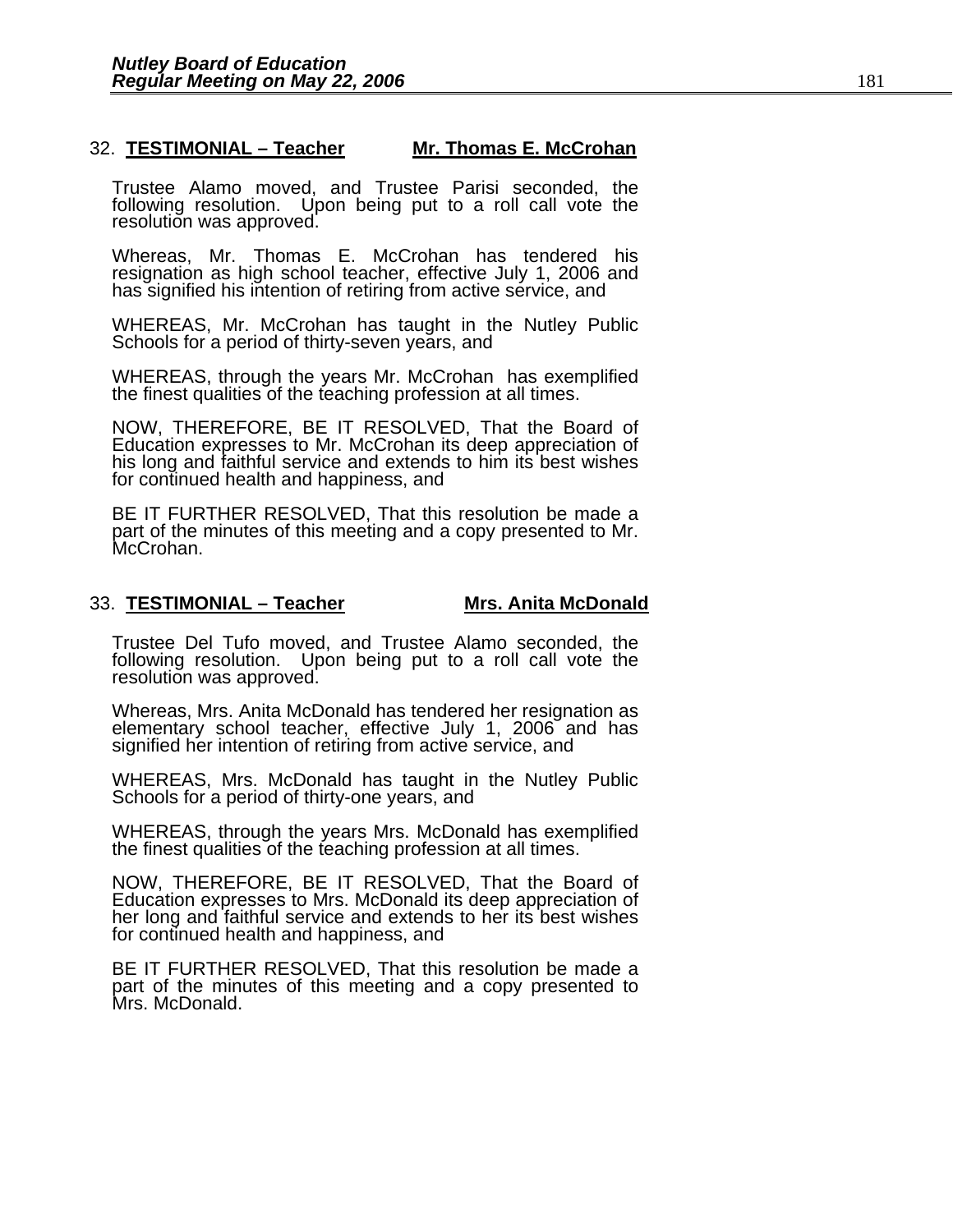#### 34. **TESTIMONIAL – Teacher Mr. Carl A. Ohlson**

Trustee Williams moved, and Trustee Moscaritola seconded, the following resolution. Upon being put to a roll call vote the resolution was approved.

Whereas, Mr. Carl A. Ohlson has tendered his resignation as high school teacher, effective July 1, 2006 and has signified his intention of retiring from active service, and

WHEREAS, Mr. Ohlson has taught in the Nutley Public Schools for a period of thirty-five years, and

WHEREAS, through the years Mr. Ohlson has exemplified the finest qualities of the teaching profession at all times.

NOW, THEREFORE, BE IT RESOLVED, That the Board of Education expresses to Mr. Ohlson its deep appreciation of his long and faithful service and extends to him its best wishes for continued health and happiness, and

BE IT FURTHER RESOLVED, That this resolution be made a part of the minutes of this meeting and a copy presented to Mr. Ohlson.

#### 35. **TESTIMONIAL – Teacher Mr. Andrew Retz Jr.**

Trustee Reilly moved, and Trustee Alamo seconded, the following resolution. Upon being put to a roll call vote the resolution was approved.

Whereas, Mr. Andrew Retz Jr. has tendered his resignation as high school teacher, effective July 1, 2006 and has signified his intention of retiring from active service, and

WHEREAS, Mr. Retz has taught in the Nutley Public Schools for a period of thirty-five years, and

WHEREAS, through the years Mr. Retz has exemplified the finest qualities of the teaching profession at all times.

NOW, THEREFORE, BE IT RESOLVED, That the Board of Education expresses to Mr. Retz its deep appreciation of his long and faithful service and extends to him its best wishes for continued health and happiness, and

BE IT FURTHER RESOLVED, That this resolution be made a part of the minutes of this meeting and a copy presented to Mr.<br>Retz.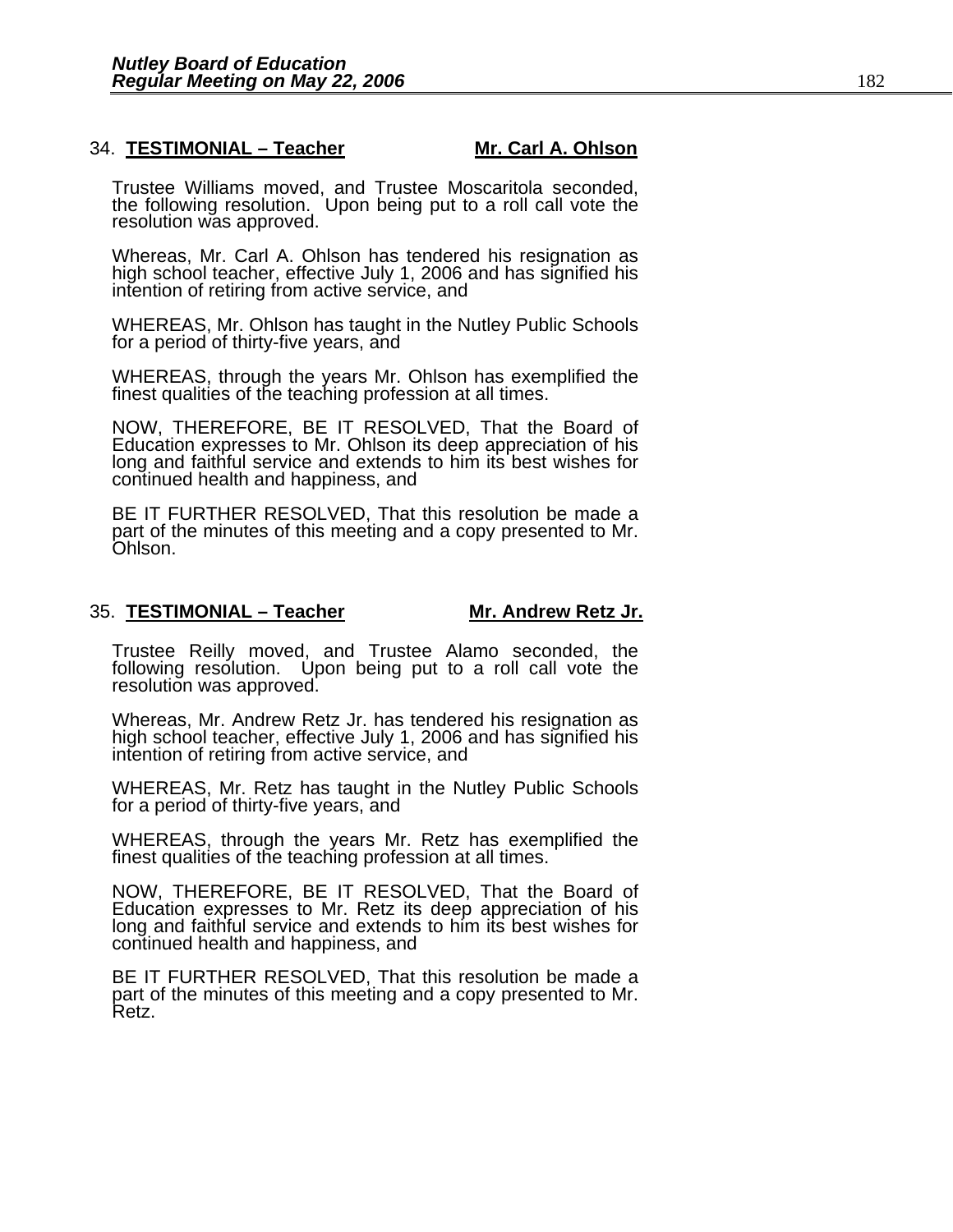#### 36. **TESTIMONIAL – Teacher Mr. Louis R. SanGiovanni**

Trustee Parisi moved, and Trustee Reilly seconded, the following resolution. Upon being put to a roll call vote the resolution was approved.

Whereas, Mr. Louis R. SanGiovanni has tendered his resignation as high school teacher, effective July 1, 2006 and has signified his intention of retiring from active service, and

WHEREAS, Mr. SanGiovanni has taught in the Nutley Public Schools for a period of forty years, and

WHEREAS, through the years Mr. SanGiovanni has exemplified the finest qualities of the teaching profession at all times.

NOW, THEREFORE, BE IT RESOLVED, That the Board of Education expresses to Mr. SanGiovanni its deep appreciation of his long and faithful service and extends to him its best wishes for continued health and happiness, and

BE IT FURTHER RESOLVED, That this resolution be made a part of the minutes of this meeting and a copy presented to Mr. SanGiovanni.

#### 37. **TESTIMONIAL – Teacher Reverend Elizabeth A. Stolfi**

Trustee Alamo moved, and Trustee Reilly seconded, the following resolution. Upon being put to a roll call vote the resolution was approved.

Whereas, Rev. Elizabeth A. Stolfi has tendered her resignation as high school teacher, effective July 1, 2006 and has signified her intention of retiring from active service, and

WHEREAS, Rev. Stolfi has taught in the Nutley Public Schools for a period of twenty-eight years, and

WHEREAS, through the years Rev. Stolfi has exemplified the finest qualities of the teaching profession at all times.

NOW, THEREFORE, BE IT RESOLVED, That the Board of long and faithful service and extends to her its best wishes for continued health and happiness, and

BE IT FURTHER RESOLVED, That this resolution be made a part of the minutes of this meeting and a copy presented to Rev. Stolfi.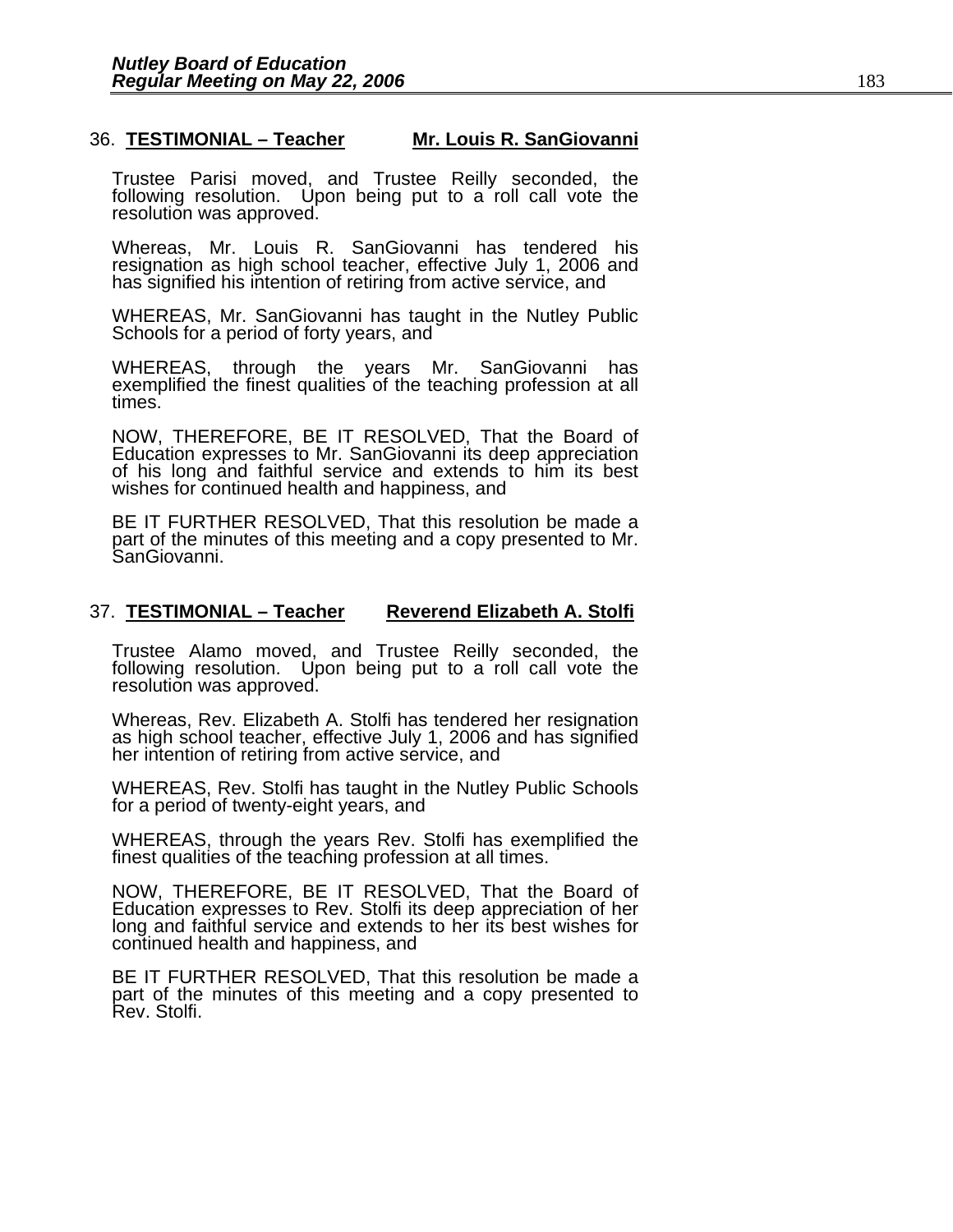#### 38. **TESTIMONIAL – Teacher Mrs. Rosemary T. Vivinetto**

Trustee Del Tufo moved, and Trustee Parisi seconded, the following resolution. Upon being put to a roll call vote the resolution was approved.

Whereas, Mrs. Rosemary T. Vivinetto has tendered her resignation as high school teacher, effective July 1, 2006 and has signified her intention of retiring from active service, and

WHEREAS, Mrs. Vivinetto has taught in the Nutley Public Schools for a period of thirty-four years, and

WHEREAS, through the years Mrs. Vivinetto has exemplified the finest qualities of the teaching profession at all times.

NOW, THEREFORE, BE IT RESOLVED, That the Board of Education expresses to Mrs. Vivinetto its deep appreciation of her long and faithful service and extends to her its best wishes for continued health and happiness, and

BE IT FURTHER RESOLVED, That this resolution be made a part of the minutes of this meeting and a copy presented to Mrs. Vivinetto.

#### 39. **TESTIMONIAL – Secretary Mrs. Suzanne Peters**

Trustee Reilly moved, and Trustee Parisi seconded, the following resolution. Upon being put to a roll call vote the resolution was approved.

Whereas, Mrs. Suzanne Peters has tendered her resignation as Secretary to the Athletic Director, effective July 1, 2006 and has signified her intention of retiring from active service, and

WHEREAS, Mrs. Peters has worked in the Nutley Public Schools for a period of twenty-six years, and

WHEREAS, through the years Mrs. Peters has exemplified the finest qualities of the secretarial profession at all times.

NOW, THEREFORE, BE IT RESOLVED, That the Board of Education expresses to Mrs. Peters its deep appreciation of her faithful service and extends to her its best wishes for continued health and happiness, and

BE IT FURTHER RESOLVED, That this resolution be made a part of the minutes of this meeting and a copy presented to Mrs. Peters.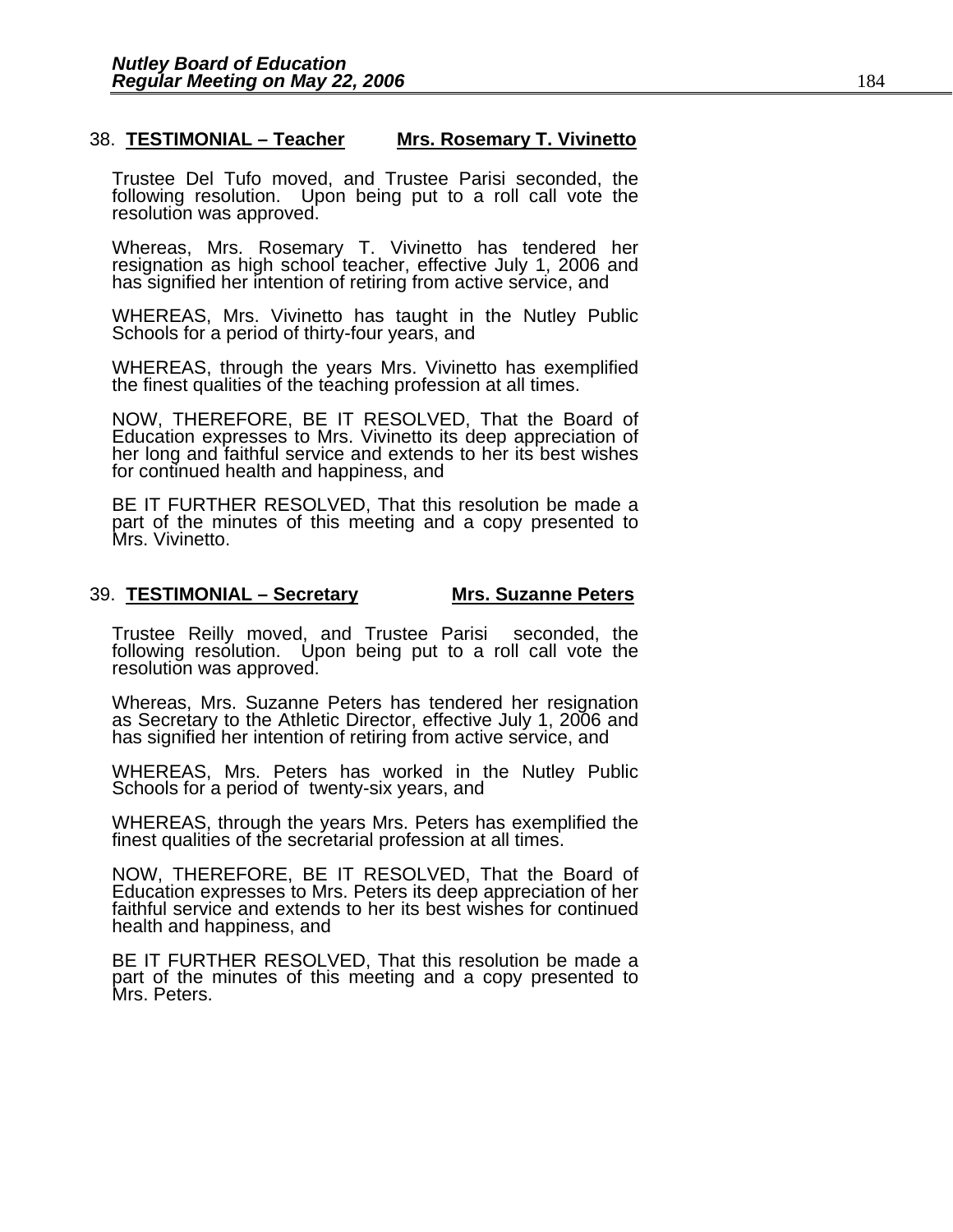#### 40. **TESTIMONIAL – Instructional Aide Mrs. Audrey Paolino**

Trustee Williams moved, and Trustee Reilly seconded, the following resolution. Upon being put to a roll call vote the resolution was approved.

Whereas, Mrs. Audrey Paolino has tendered her resignation as instructional aide, effective July 1, 2006 and has signified her intention of retiring from active service, and

WHEREAS, Mrs. Paolino has worked in the Nutley Public Schools for a period of twenty-six years, and

WHEREAS, through the years Mrs. Paolino has exemplified the finest qualities as instructional aide at all times.

NOW, THEREFORE, BE IT RESOLVED, That the Board of Education expresses to Mrs. Paolino its deep appreciation of her long and faithful service and extends to her its best wishes for continued health and happiness, and

BE IT FURTHER RESOLVED, That this resolution be made a part of the minutes of this meeting and a copy presented to Mrs. Paolino.

#### 41. **TESTIMONIAL – Part-Time Aide Mrs. Mary Jean Tritto**

Trustee Parisi moved, and Trustee Reilly seconded, the following resolution. Upon being put to a roll call vote the resolution was approved.

Whereas, Mrs. Mary Jean Tritto has tendered her resignation as school aide, effective July 1, 2006 and has signified her intention of retiring from active service, and

WHEREAS, Mrs. Tritto has worked in the Nutley Public Schools for a period of twenty-six years, and

WHEREAS, through the years Mrs. Tritto has exemplified the finest qualities as school aide at all times.

NOW, THEREFORE, BE IT RESOLVED, That the Board of Education expresses to Mrs. Tritto its deep appreciation of her long and faithful service and extends to her its best wishes for continued health and happiness, and

BE IT FURTHER RESOLVED, That this resolution be made a part of the minutes of this meeting and a copy presented to Mrs. Tritto.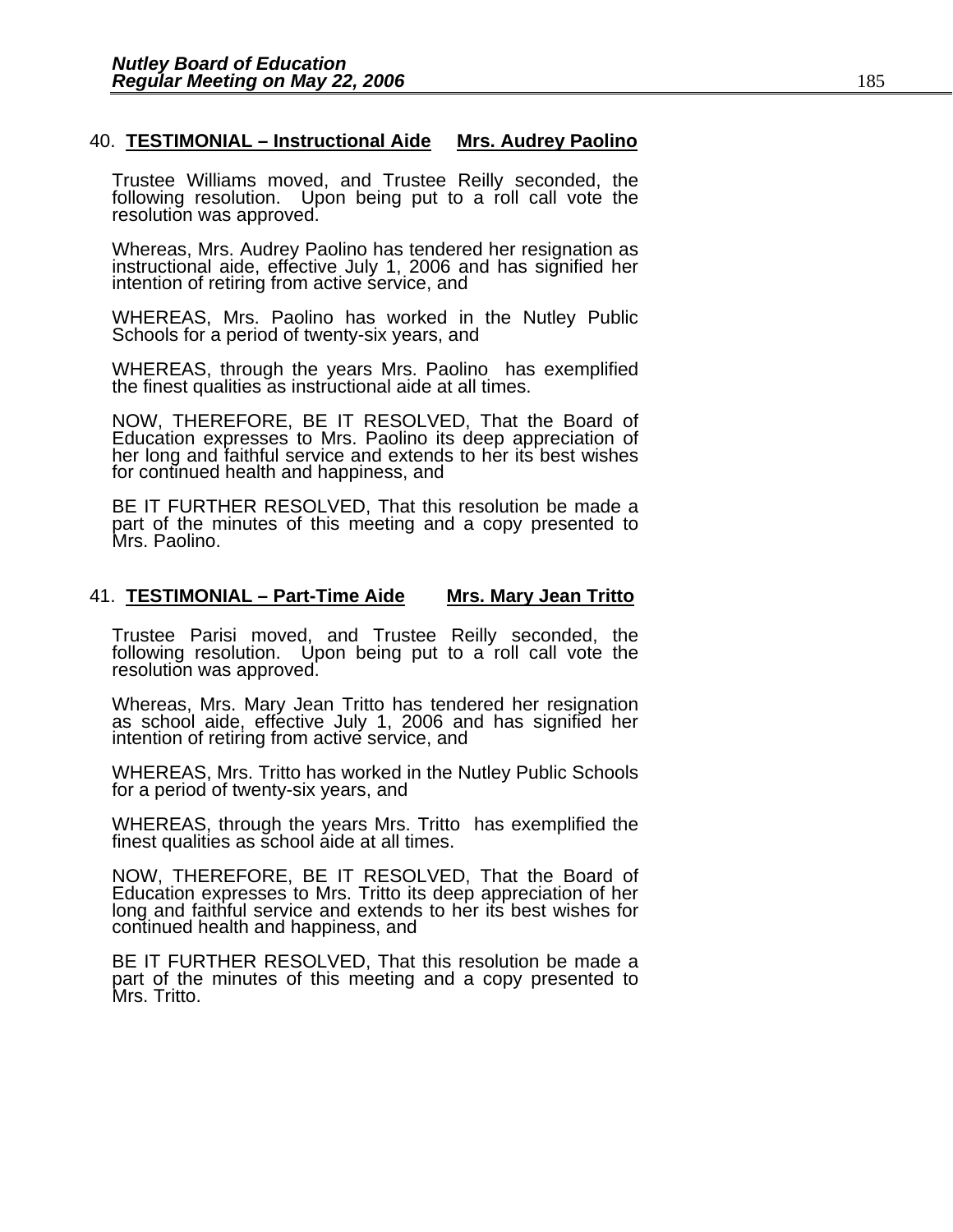#### **MEMORIALS**

42. **MEMORIAL Miss Paula S. Lee** 

Trustee Moscaritola moved, and Trustee Parisi seconded, the following resolution. Upon being put to a roll call vote the resolution was approved.

WHEREAS, it is with a sense of deep sorrow and regret that the Nutley Board of Education records the death of Miss Paula S. Lee on May 3, 2006, and

WHEREAS, Miss Lee was employed in April, 1983 as a teacher in the Nutley Public Schools and had a distinguished educational career, and

WHEREAS, Miss Lee won the admiration and respect of her fellow teachers and the friendship of pupils who came under the influence of her understanding and capable teaching.

NOW, THEREFORE, BE IT RESOLVED, That the Board of Education of the Township of Nutley extends deepest sympathy to the members of her family, and

BE IT FURTHER RESOLVED, That this resolution be made a part of the minutes of this meeting and a copy sent to the members of her family.

#### 43. **MEMORIAL Miller** Ms. Patricia Miller

Trustee Alamo moved, and Trustee Parisi seconded, the following resolution. Upon being put to a roll call vote the resolution was approved.

WHEREAS, it is with a sense of deep sorrow and regret that the Nutley Board of Education records the death of Ms. Patricia Miller on May 3, 2006, and

WHEREAS, Ms. Miller had served the Nutley Board of Education as a cafeteria employee for seven years prior to her death, and

WHEREAS, Ms. Miller won the respect of all those with whom she came in contact for her dedication to the Nutley School District,

NOW, THEREFORE, BE IT RESOLVED, That the Board of Education of the Township of Nutley extends deepest sympathy to the members of her family, and

BE IT FURTHER RESOLVED , That this resolution be made a part of the minutes of this meeting and a copy sent to the members of her family.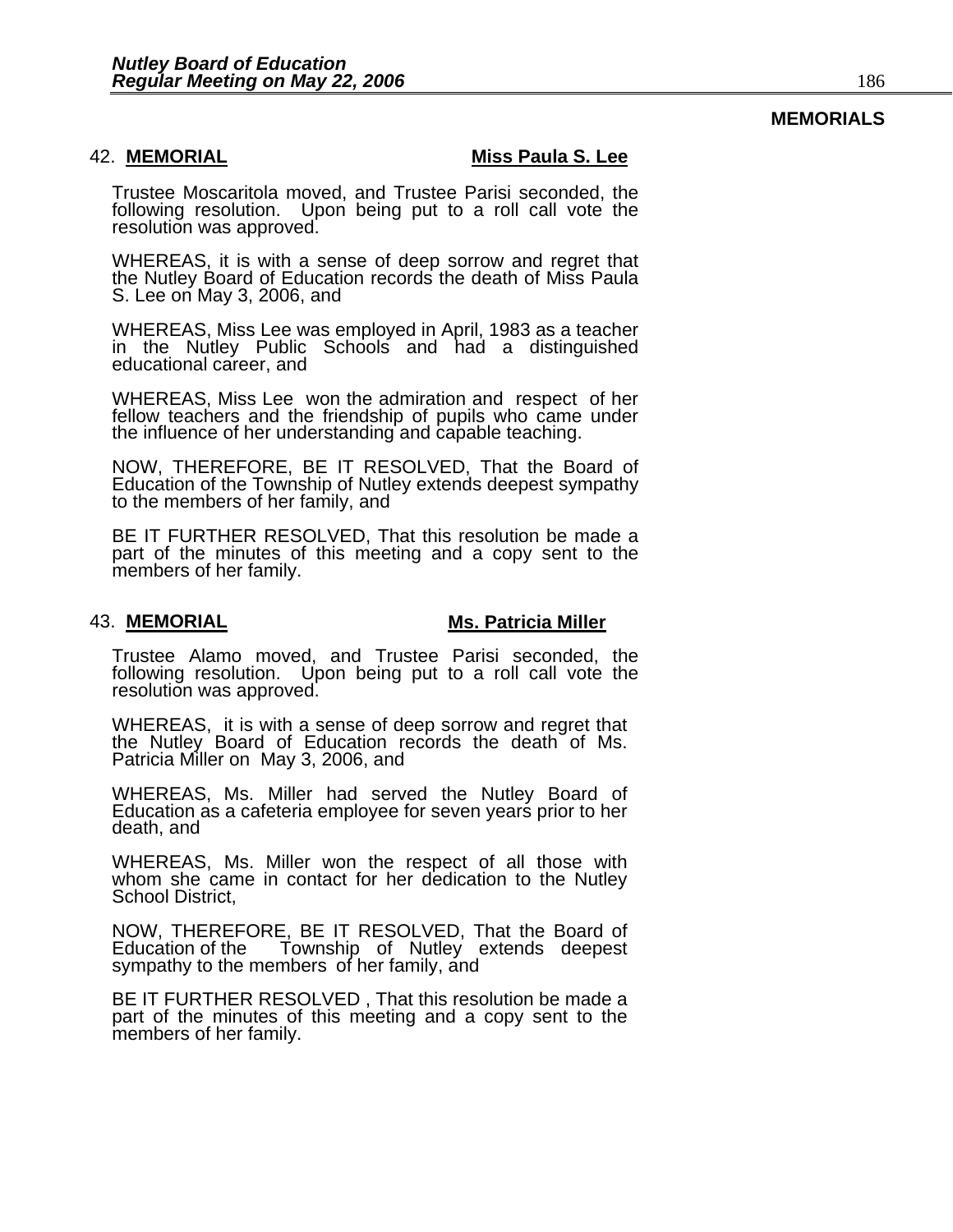#### **44. RESIGNATION - Teacher**

Trustee Parisi moved, and Trustee Moscaritola seconded, the following resolution. Upon being put to a roll call vote the resolution was approved.

BE IT RESOLVED that the Board of Education approves the acceptance of the resignation of Miss Rachel Klem, elementary music teacher, effective July 1, 2006.

### **BUSINESS ADMINISTRATOR/** *BUSINESS ADMINISTRATOR/* **BOARD SECRETARY'S RESOLUTIONS** RESOLUTIONS

Trustee Moscaritola moved, and Trustee Alamo seconded, a approves the Business Administrator/Board Secretary's Resolutions numbers 1<br>through 17 as listed below.

The Business Administrator/Board Secretary's Resolutions 1 through 17 was approved by roll call vote.

### 1. <u>SECRETARY & TREASURER'S REPORT</u>

BE IT RESOLVED that the Board of Education approves the<br>acknowledgement and acceptance of the reports of the Board<br>Secretary (Appendix A) and Treasurer of School Monies (Appendix B) for the period of April 30, 2006.

#### 2. **CERTIFICATION OF MAJOR ACCOUNT FUND STATUS**

BE IT RESOLVED that pursuant to NJAC 6A:23-2.11(c) 4, the<br>Nutley Board of Education certifies that as of April 30, 2006,<br>after review of the Secretary's monthly financial report<br>(Appropriations section) and upon consultati meet the district's financial obligations for the remainder of the fiscal year. (Major funds are General Fund, Capital Projects and Debt Service.)

### 3. **BILLS AND MANDATORY PAYMENTS MANDATORY C PAYMENTS**

BE IT RESOLVED that the Board of Education approves the payment of bills and mandatory payments dated May 22, 2006 in the total amount of \$5,709,085.52 (Appendix C).

**BA/BOARD** 

## **SECY. & TREAS. A**

**CERTIFICATION<br>MAJOR ACCOUNT FUND STATUS** 

**RESIGN**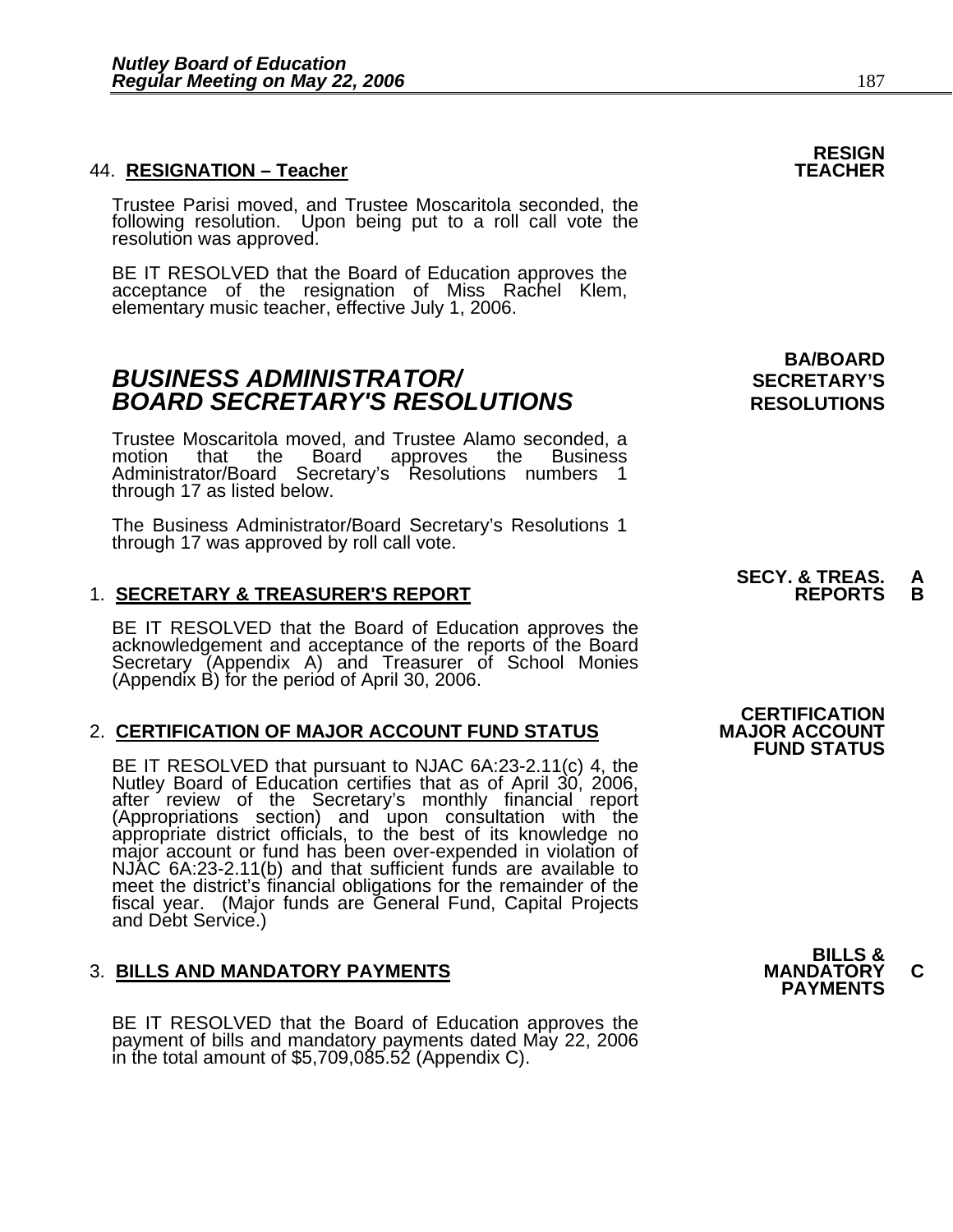### 4. **REQUESTS FOR USE OF SCHOOL BUILDINGS AND USE OF BUILDINGS D**

BE IT RESOLVED that the Board of Education approves the requests for the use of school buildings and grounds (Appendix D), that conform to the rules and regulations set by the Board of Education.

### 5. **TRANSFER SCHEDULE TRANSFER E SCHEDULE**

BE IT RESOLVED that the Board of Education approves, in compliance with NJAC 6A:23-2.11(c)3ii, and NJSA 18A:22-8-1, the transfers in the 2005-06 budget dated April 30, 2006 in the amount of \$348,970.00 as appended (Appendi

### 6. **JOINT TRANSPORTATION CONTRACT CONTRACT**

BE IT RESOLVED, that the Nutley Board of Education<br>approves the following Joint Transportation Agreement with the<br>Bloomfield Board of Education to provide transportation for Special Education students from Bloomfield to the following<br>schools, effective July 1, 2006 through August 31, 2006.

Subject to approval of the County Superintendent of Schools.

| RT# | <b>STUDENTS</b><br># OF | <b>SCHOOL</b>          | <b>COST</b><br><b>PER DIEM</b> |
|-----|-------------------------|------------------------|--------------------------------|
| 12  |                         | <b>ECLC</b><br>Chatham | \$72.00                        |
| 14  |                         | <b>Midland Sch</b>     | \$122.00                       |

An additional charge of \$10 per diem will be added for each additional student on an established route.

#### 7. **TRANSPORTATION CONTRACT CONTRACT**

BE IT RESOLVED, That the Nutley Board of Education approves a transportation contract Par #1 with a parent to provide transportation for one Special Education student from<br>Nutley to Camp Acorn, Mahwah, NJ effective July 3, 2006<br>through July 28, 2006 at a cost of \$53.00 per day.

Subject to approval of the County Superintendent of Schools. Pending Additional Insurance Certificate

## **JOINT**

 **GROUNDS AND GROUNDS** 

### **TRANSPORTATION**

## **TRANSPORTATION**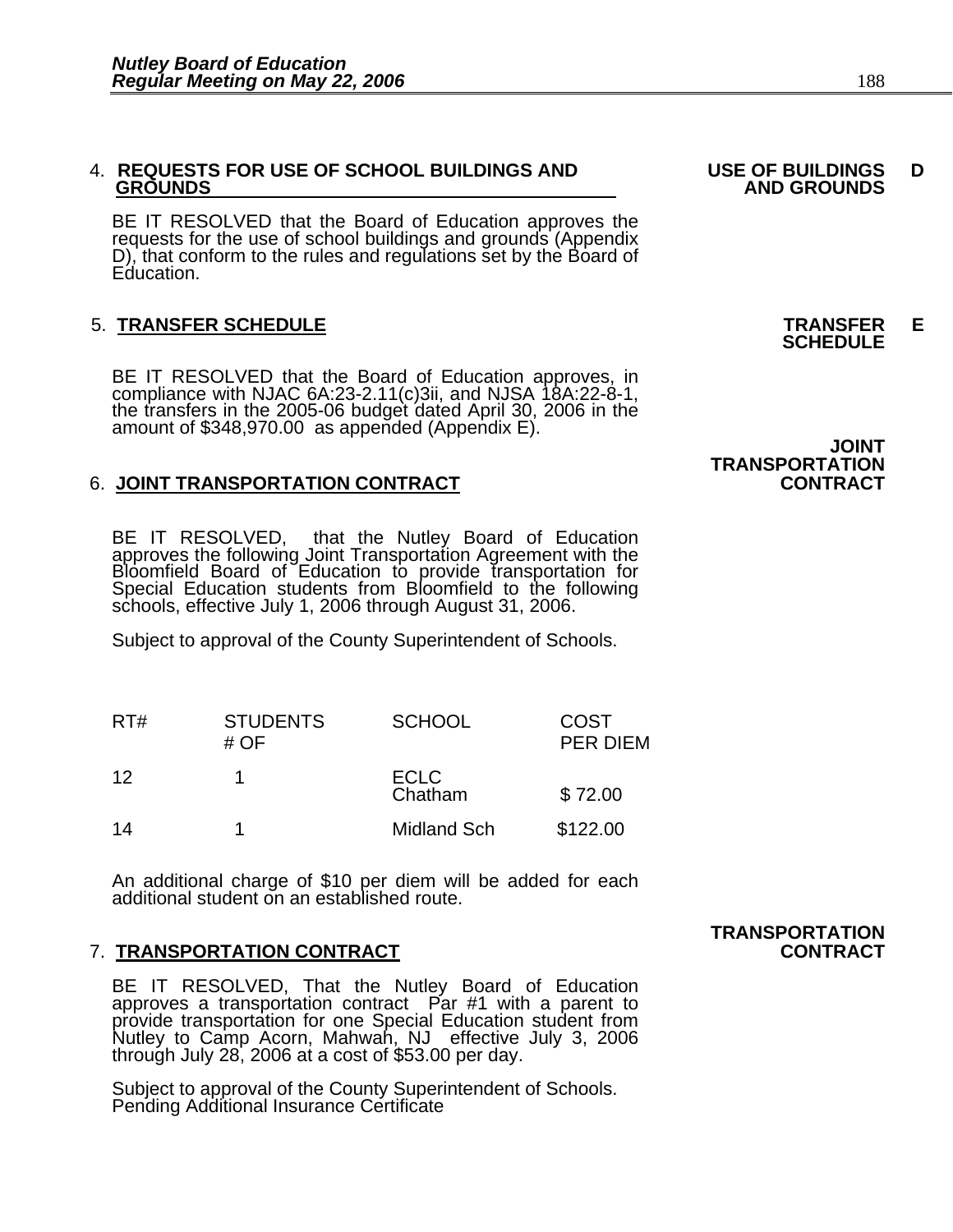#### 8. **TRANSPORTATION CONTRACT CONTRACT**

BE IT RESOLVED that the Board of Education approves a transportation contract #2 PAR SUM with a parent to provide transportation for one Special Education student from Nutley to Horizon School, Livingston, NJ, effective July 1, 2006 through August 31, 2006 at a cost of \$33.35 per day.

Subject to approval of the County Superintendent of Schools.

#### 9. AMENDMENT OF 2006-07 SCHOOL BUDGET

Whereas, the proposed 2006-07 tax levy for the Nutley Board of Education was not approved by the voters at the annual school election held on April 18, 2006, and,

Whereas, pursuant to law, the Nutley Board of Commissioners, at a public meeting on May 16, 2006, resolved to set the tax levy for the 2006-07 school year at the amount of \$40,079, 296, and

Whereas, said amount represents a reduction of \$500,058 from the original budget approved by the Board of Education, and

Whereas, the Board of Education is willing to revise the 2006- 07 budget to reflect the reduction made by the Commissioners,

Now, therefore be it Resolved, that the Board of Education hereby amends the 2006-07 School Budget by making the following reductions, based on the recommendation of the Superintendent of Schools:

#### Revenue-Local tax levy -\$500,058

#### Appropriations

| 11-120-100-101-Grade 1-5 Teacher Salaries<br>\$.<br>11-130-100-101-Grade 6-8 Teacher Salaries | 66,122<br>11,900 |
|-----------------------------------------------------------------------------------------------|------------------|
| 11-140-100-101-Grade 9-12 Teacher Salaries                                                    | 23,800           |
| 11-402-100-100-Athletic Salaries                                                              | 18,972           |
| 11-402-100-500 Athletic Purchased Services                                                    | 1,000            |
| 11-402-100-800 Athletic Other Expenses                                                        | 8,104            |
| 11-000-100-566- Private School Tuition/Hdcp                                                   | 14,000           |
| 11-000-219-104- Supp Svcs Special-Salaries                                                    | 2,000            |
| 11-000-221-102- Improve of Instruction-Salaries                                               | 41,880           |
| 11-000-223-500 Inst Staff training-Purch Services                                             | 2,000            |
| 11-000-230-331 General Admin-Legal Expense                                                    | 2,500            |
| 11-000-230-530-General Admin-Communications                                                   | 1,000            |
| 11-000-230-590-General Admin-Other Purch Services                                             | 30,000           |
| 11-000-230-890-General Admin-Miscell. Expenses                                                | 10,500           |
| 11-000-240-103-School Admin-Principal's Salaries                                              | 21,465           |
| 11-000-251-100-Central Service Salaries                                                       | 8,250            |
| 11-000-251-592 Central Svcs-Misc Purch Services                                               | 1,000            |

### **AMEND 2006-07**

**TRANSPORTATION**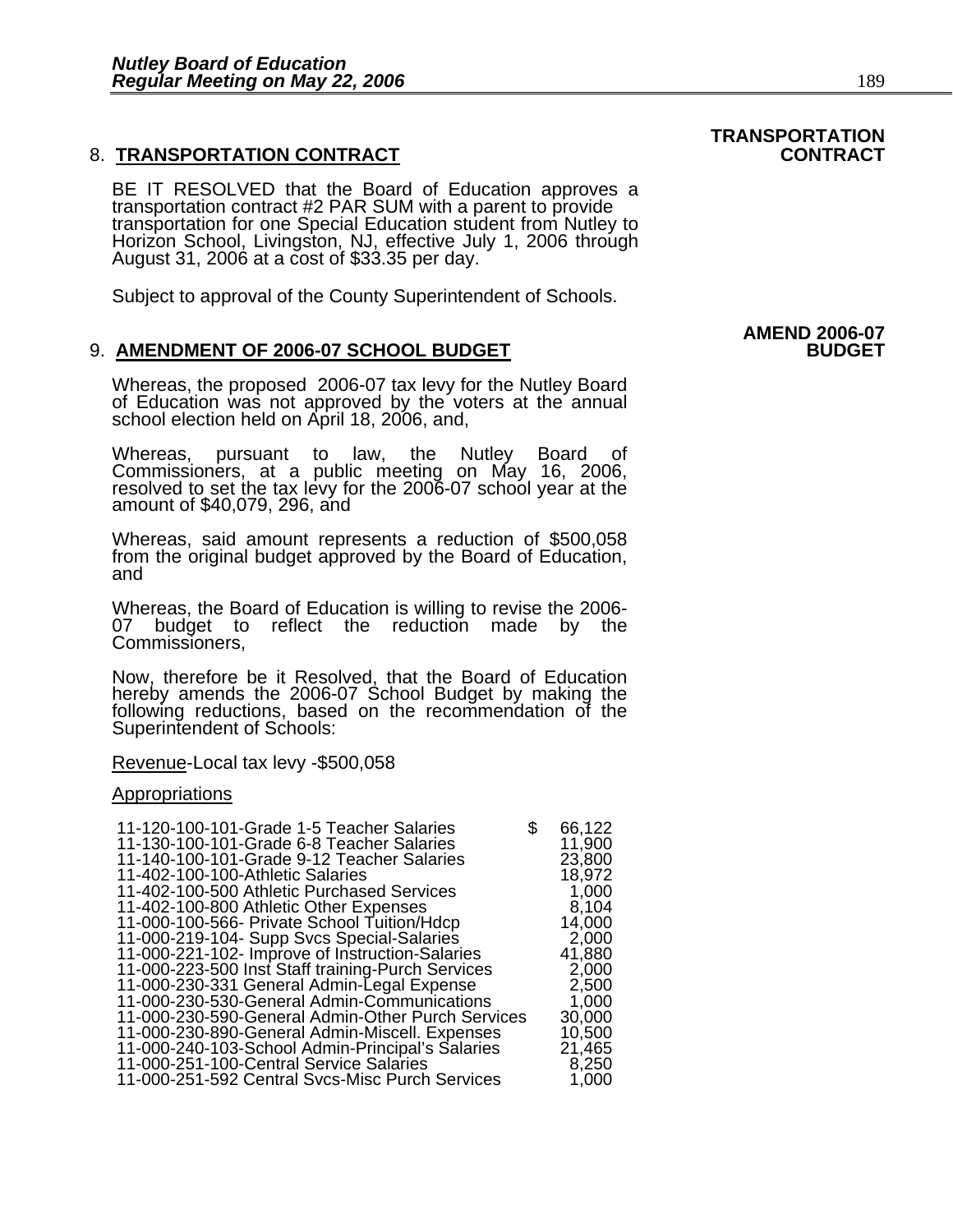| 11-000-262-100 Operation of Plant-Salaries   | 30,000  |
|----------------------------------------------|---------|
| 11-000-262-620 Operation of Plant-Energy     | 26,903  |
| 11-000-291-220 Social Security Contributions | 2.984   |
| 11-000-291-270 Health Benefits               | 116,678 |
| 12-000-270-733 Capital Outlay School Buses   | 59,000  |
|                                              |         |

Total **\$** 500,058

#### **APPROVE PARTIAL PAY CHANREE CONSTRUCTION CO.**

### 10. **APPROVAL OF PARTIAL PAYMENT TO CHANREE CONSTRUCTION CO.**

BE IT RESOLVED that the Board of Education approves partial payment in the amount of \$595,005.40 to Chanree Construction Co. for the Franklin Middle School Additions and Alterations Project as per the recommendation of the Board's architect and construction manager.

#### **APPROVE PARTIAL PAY SPARTA STEEL CORP.**

### 11. **APPROVAL OF PARTIAL PAYMENT TO SPARTA STEEL CORP.**

BE IT RESOLVED that the Board of Education approves partial payment in the amount of \$122,696.00 to Sparta Steel Corp. for<br>the Franklin Middle School Additions and Alterations Project as<br>per the recommendation of the Board's architect and construction manager.

#### 12. **APPROVAL OF PARTIAL PAYMENT TO A. PFLUGH, INC. A. PFLUGH, INC.**

BE IT RESOLVED that the Board of Education approves partial payment in the amount of \$85,426.81 to A. Pflugh, Inc. for the Franklin Middle School Additions and Alterations Project as per the recommendation of the Board's architect and construction manager.

**APPROVE PARTIAL PAY** 

#### **APPROVE PARTIAL PAY TRU-VAL ELECTRIC CORP.**

## 13. **APPROVAL OF PARTIAL PAYMENT TO TRU-VAL ELECTRIC CORP.**

BE IT RESOLVED that the Board of Education approves partial payment in the amount of \$193,276.09 to Tru-Val Electric Corp. for the Franklin Middle School Additions and Alterations Project as per the recommendation of the Board's architect and construction manager.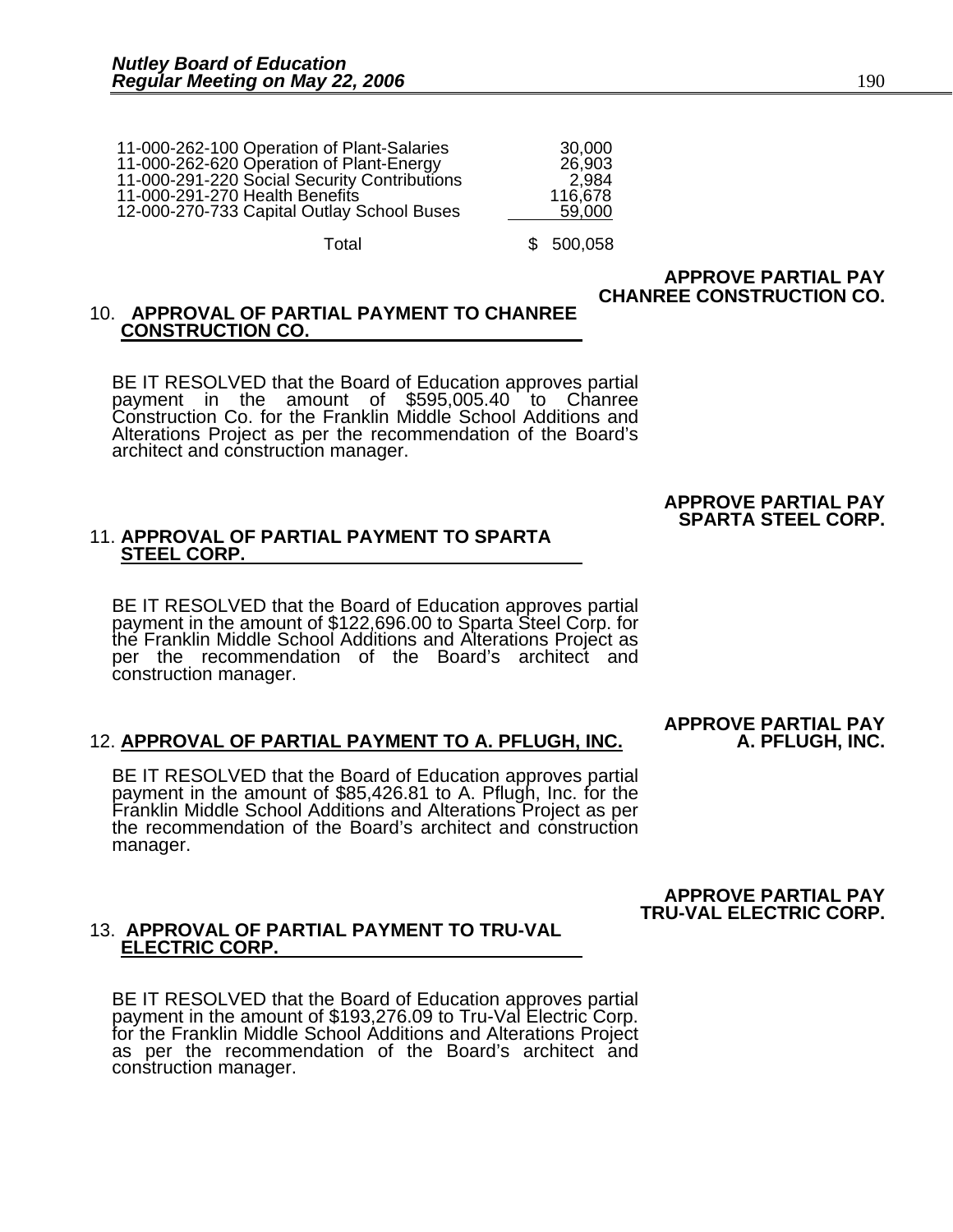### 14. **APPROVAL OF PARTIAL PAYMENT TO BILL LEARY & HEATING AIR CONDITIONING & HEATING**

BE IT RESOLVED that the Board of Education approves partial payment in the amount of \$341,530.00 to Bill Leary Air Conditioning & Heating for the Franklin Middle School Additions and Alterations Project as per the recommendation of the Board's architect and construction manager.

#### 15. **RENEWAL OF BOILER REPAIR & REFRACTORY WORK CONTRACT**

WHEREAS, on January 31, 2005 the Board of Education accepted the bid and awarded a contract to Manhattan Welding Co., Hillside, NJ for boiler repair & refractory work for the period February 1, 2005 – June 30, 2006, and

WHEREAS, the bid specifications included an option for the Board to seek renewal of the contract for an additional year, in accordance with N.J.S.A. 18A:18A-42, and

WHEREAS, the Board has found the services provided to be effective and efficient, and

WHEREAS, the cost of the new contract will remain constant as in the original contract,

NOW, THEREFORE, BE IT RESOLVED, that the Board authorizes the renewal of the contract for boiler repair & refractory work with Manhattan Welding Co. for the period July 1, 2006 – June 30, 2007.

#### 16. **RENEWAL OF ELECTRICAL CONTRACT CONTRACT**

WHEREAS, on January 31, 2005 the Board of Education accepted the bid and awarded a contract to Positive Electric Co., Nutley, NJ for electrical work for the period February 1, 2005 – June 30, 2006, and

WHEREAS, the bid specifications included an option for the Board to seek renewal of the contract for an additional year, in accordance with N.J.S.A. 18A:18A-42, and

WHEREAS, the Board has found the services provided to be effective and efficient, and

WHEREAS, the cost of the contract will be at a rate increase of three percent (3%) from the original contract,

NOW, THEREFORE, BE IT RESOLVED, that the Board authorizes the renewal of the contract for electrical work with Positive Electric Co. for the period July 1, 2006 – June 30, 2007.

### **RENEW ELECTRICAL<br>CONTRACT**

**RENEW BOILER** 

### **APPROVE PARTIAL PAY BILL LEARY AIR COND.**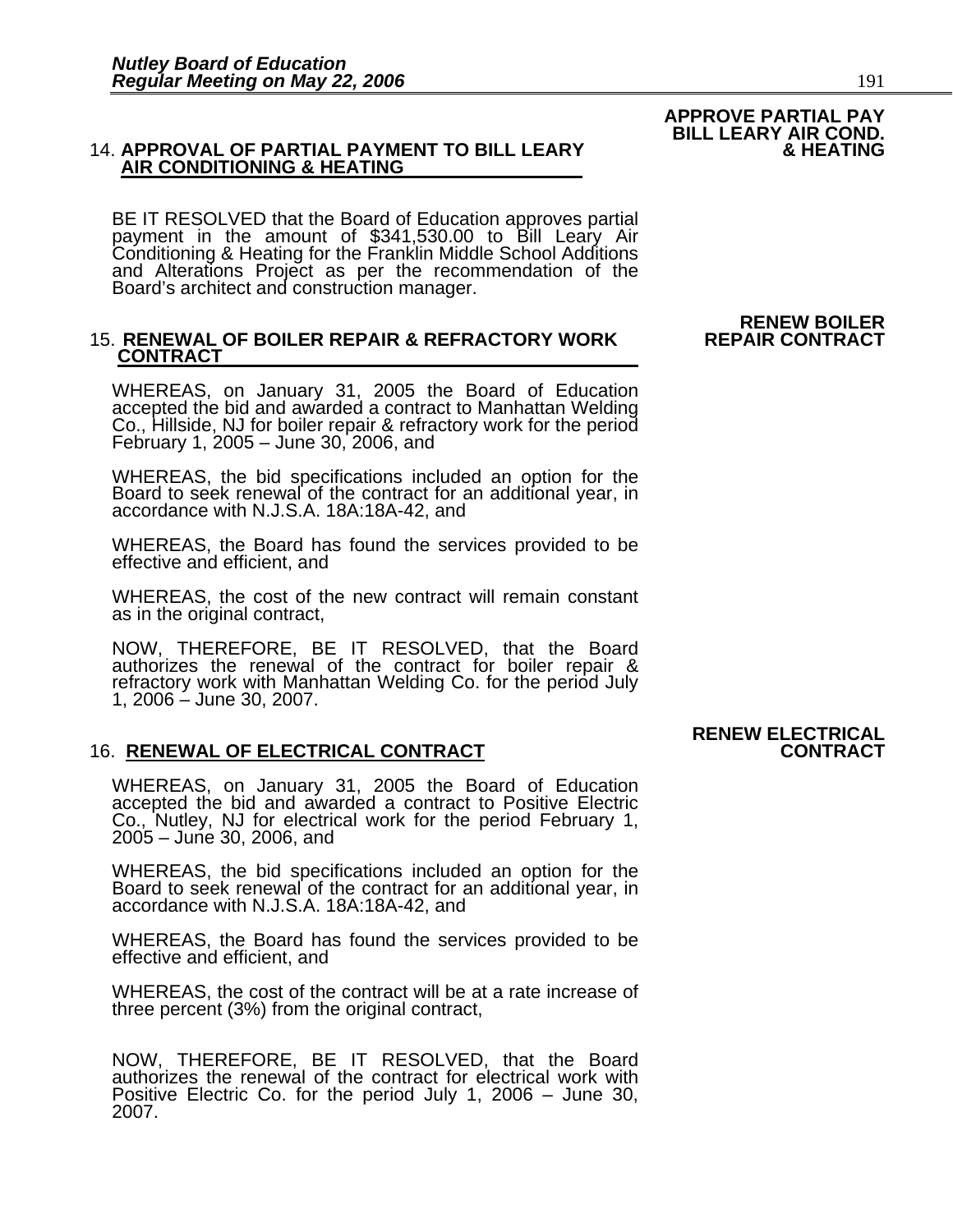#### 17. APPROVAL OF SUBMISSION OF APPLICATION - **Carl D. Perkins Vocational and Technical Education Act**

BE IT RESOLVED that the Board of Education approves submission of application for the Carl D. Perkins Vocational and Technical Education Act for the 2006-07 school year in the amount of \$18,825.

### 18. **BIDS FOR GYMNASIUM SEATING & GYMNASIUM & DIVIDER DIVIDER CURTAINS**

Trustee Reilly moved, and Trustee Parisi seconded, the following resolution. Upon being put to a roll call vote the resolution was approved.

WHEREAS, bids for the furnishing and installation of telescopic gymnasium seating and gymnasium divider curtains for the Nutley High School were advertised on Monday, May 8, 2006 and

WHEREAS, sealed bids were publicly opened and read aloud<br>on May 19, 2006 at 10:00 am in the Nutley Board Office located at 375 Bloomfield Avenue, Nutley, NJ by the Acting<br>Board Secretary and

WHEREAS, the following bid was received in the following amount:

Nickerson Corporation \$131,910 Bay Shore, NY

| Alternates - Deduct | $($ \$6,150) |
|---------------------|--------------|
|                     |              |

| Total | \$125,760 |
|-------|-----------|
|       |           |

and

WHEREAS, the bid of Nickerson Corporation is the low bidder and the bid appears to meet all specifications,

NOW, THEREFORE, BE IT RESOLVED, that the Board of Education awards the bid for the furnishing and installation of Education awards the bid for the furnishing and installation of<br>telescopic gymnasium seating and gymnasium divider curtains for the Nutley High School to Nickerson Corporation at their bid price noted above with alternates of \$125,760.

#### **HEARING OF CITIZENS CITIZENS**

Resident Terry Quirk, representative for the Nutley Parent Advocacy Network, confirmed that the Board meetings would now be held in the high school cafeteria and suggested a notice be sent out indicating that. She also questioned if there was a

### **HEARING OF**

## **APPROVE SUBMISSION**

## **BIDS GYM SEATING**